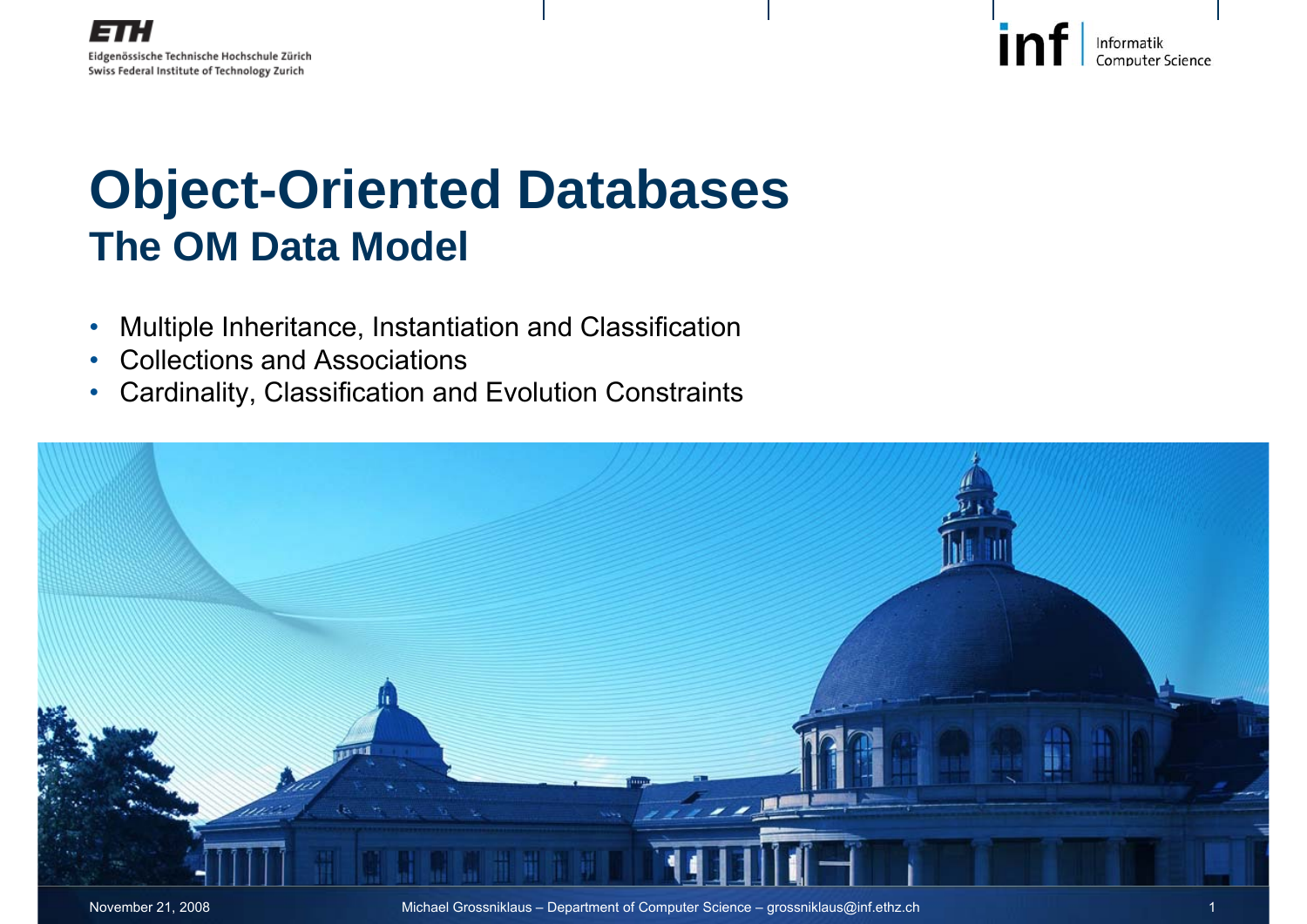



# **OM Data Model**

- $\mathcal{L}_{\mathcal{A}}$  Extended Entity-Relationship model for object-oriented data management
- $\frac{1}{2}$  Distinguishing features
	- T. distinguishes typing and classification
	- Ξ data represented as objects, i.e. attributes and methods
	- multiple inheritance, multiple instantiation, multiple classification
	- $\overline{\phantom{a}}$ collections and binary associations as first-order concept
	- Ξ constraints for integrity, classification and evolution
	- T. data definition, manipulation and query language OML
- $\mathcal{L}_{\mathcal{A}}$  Implementations
	- $\overline{\mathbb{R}}$ OMS Pro, OMS/Java, eOMS, OMS Avon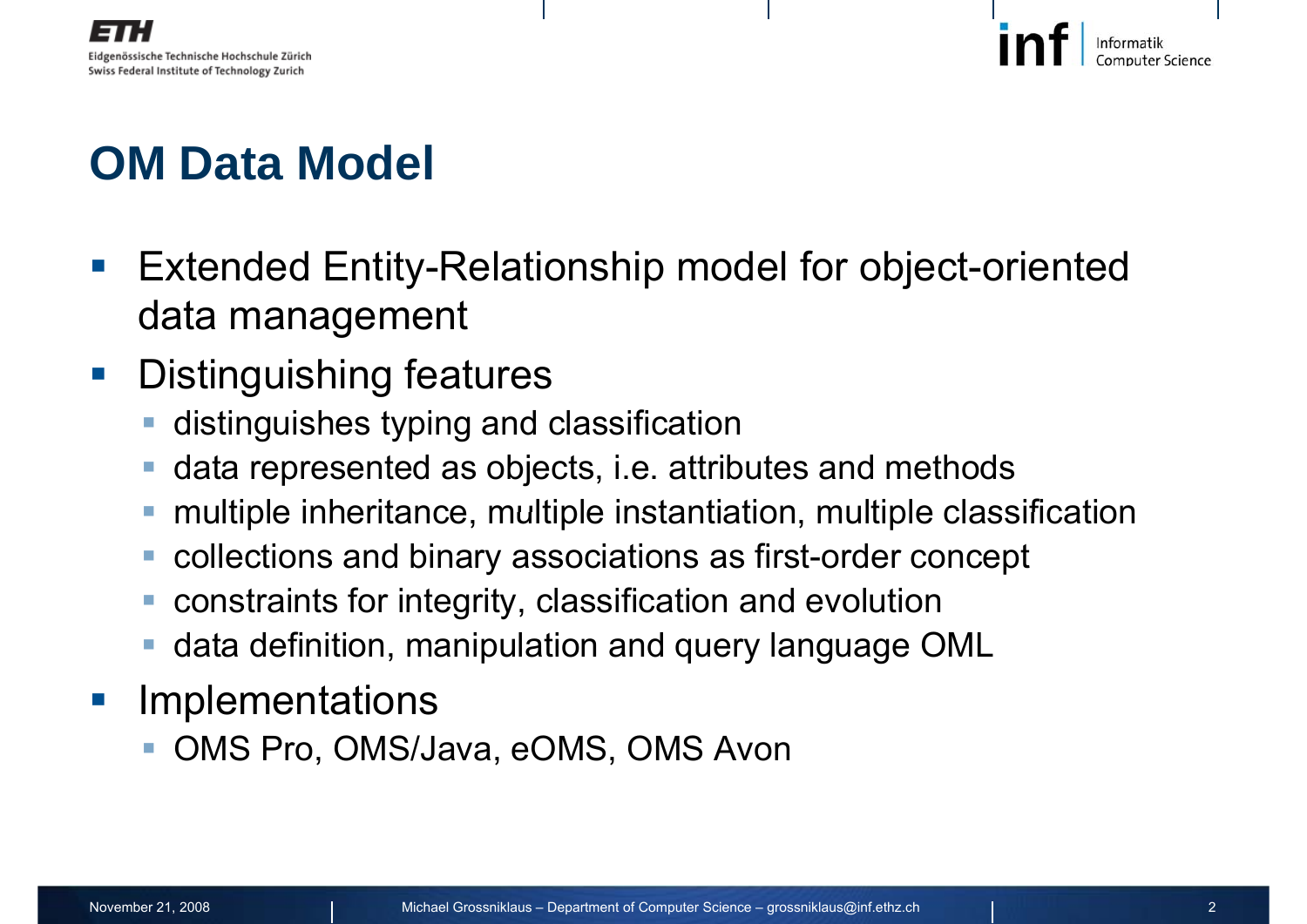



# **OM Data Model**

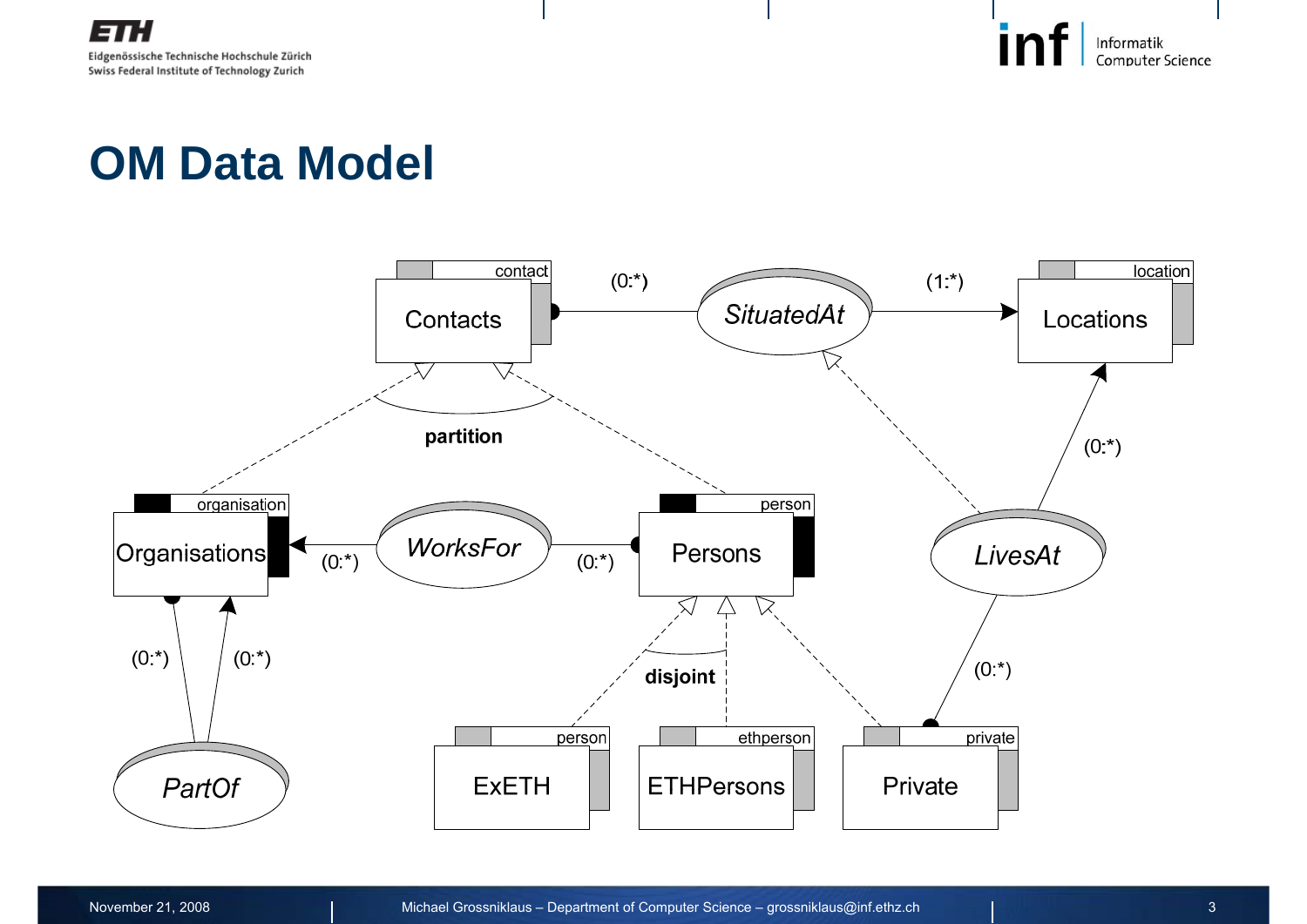



- e<br>P representation of entities
- $\sim$ defines format of data values
- $\mathcal{C}^{\mathcal{A}}$ defines operations
- $\mathcal{C}^{\mathcal{A}}$ defines inheritance properties

## **Typing Classification**

- P) roles of entities
- $\mathcal{L}_{\mathcal{A}}$  defines semantic groupings as collections of values
- $\mathcal{L}_{\mathcal{A}}$  defines constraints among collections

```
public class Person { Person alex =
  String name;
  Date birthdate;
   public
Person(Strin
g name) {
p ( g ){Collection<
     this.name = name;
   }
}
```

```
new
Person(
"Alex de Spindler");
Collection<Person> friends =
   new HashSet<Person>();
           Perons>coWorkers=new HashSet<Person>();
friends.add(alex);
coWorkers.add(alex);
```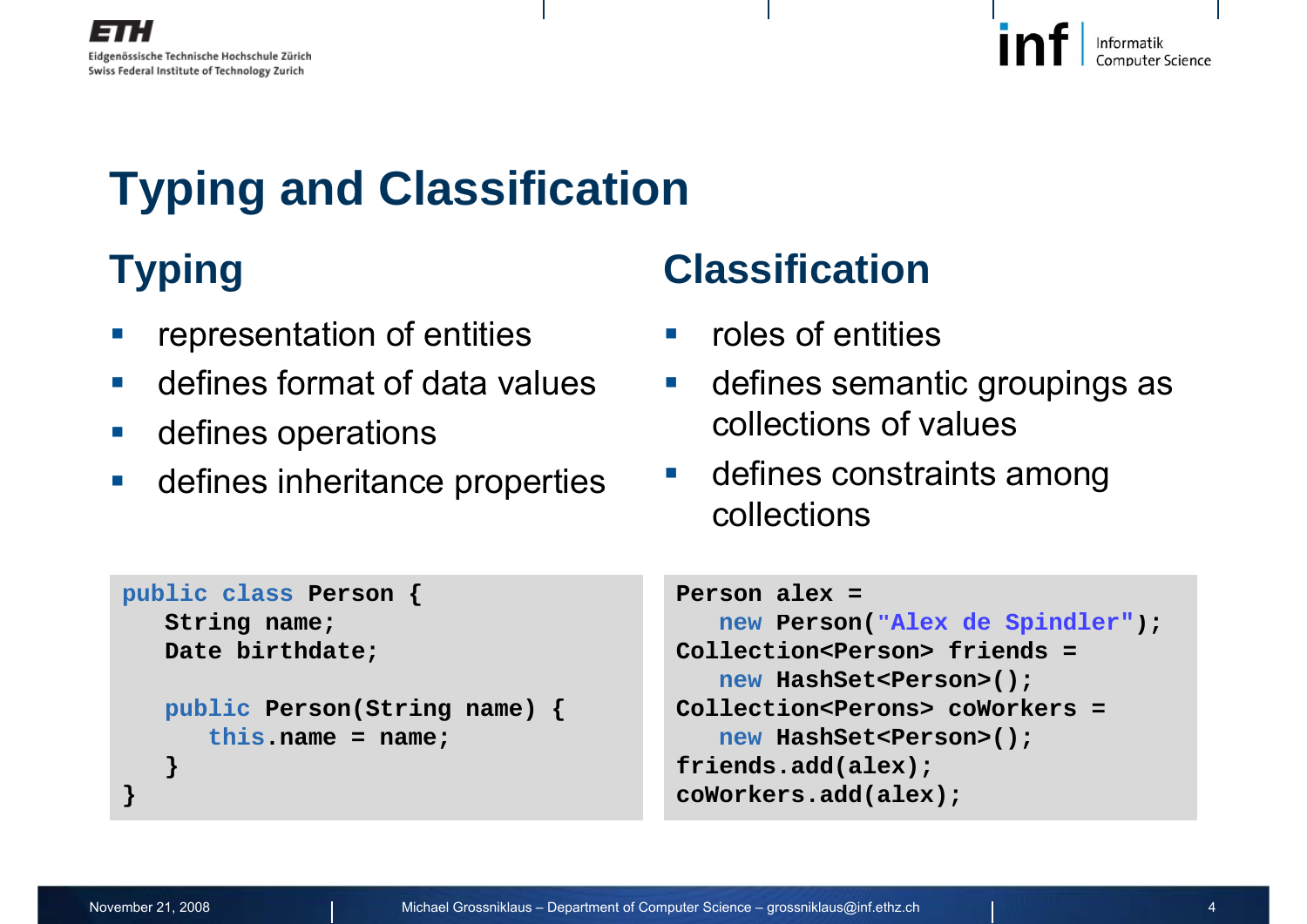



- $\mathcal{L}_{\mathcal{A}}$  Better understanding of issues
	- T. • important to recognise the two concepts even if they are somehow merged together in a particular model or system
- $\mathcal{L}_{\mathcal{A}}$  Reduces complexity of type graphs
	- Ξ no need to introduce subtypes to represent each classification
- $\mathcal{L}^{\mathcal{L}}$  Rich classification structures
- $\frac{1}{2}$  Support for relationships between objects
	- T. associations over collections rather than embedded in objects
- $\mathcal{L}_{\mathcal{A}}$ Integration of database and programming languages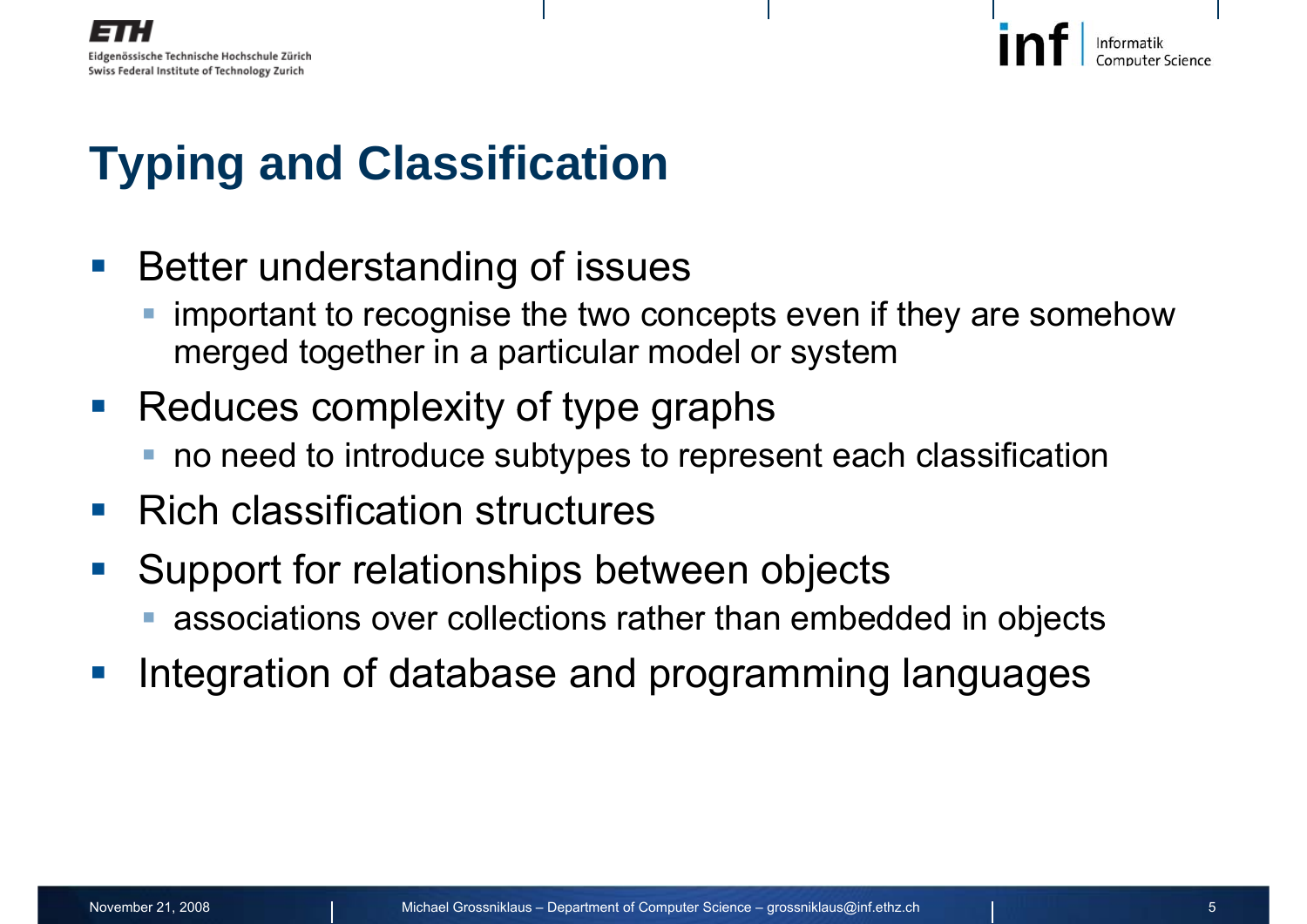

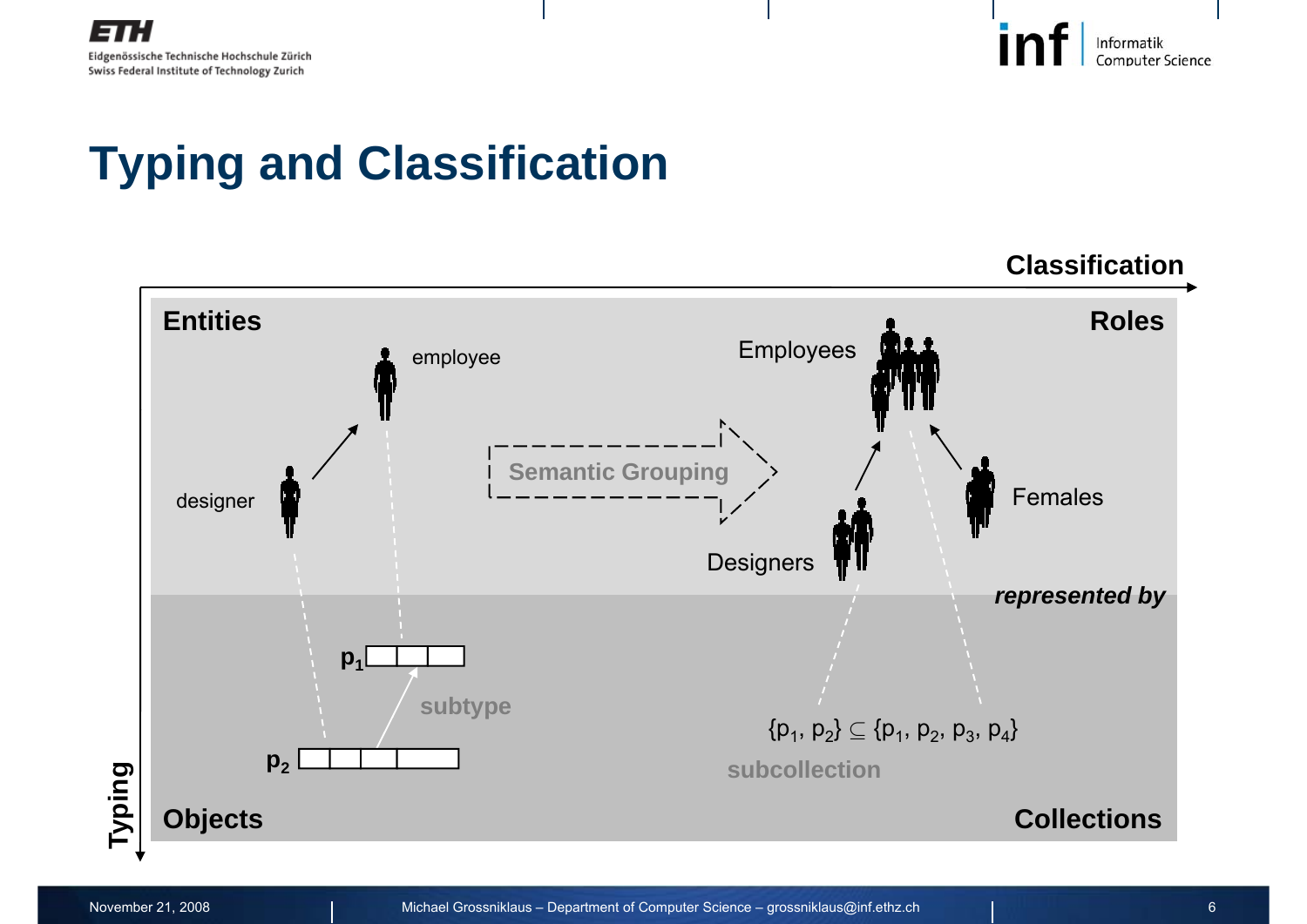



- $\mathbb{R}^3$ **Collections** 
	- semantic groupings of objects
- $\mathcal{L}_{\mathcal{A}}$  Member types of collections
	- T.  $\blacksquare$  constrain membership in a collection
	- can define a view of objects accessed in context of collection
- $\mathcal{L}_{\mathcal{A}}$ **Object evolution** 
	- T. objects can gain and lose roles by being added to and deleted from collections
	- type change only required if an object is not an instance of member type of collection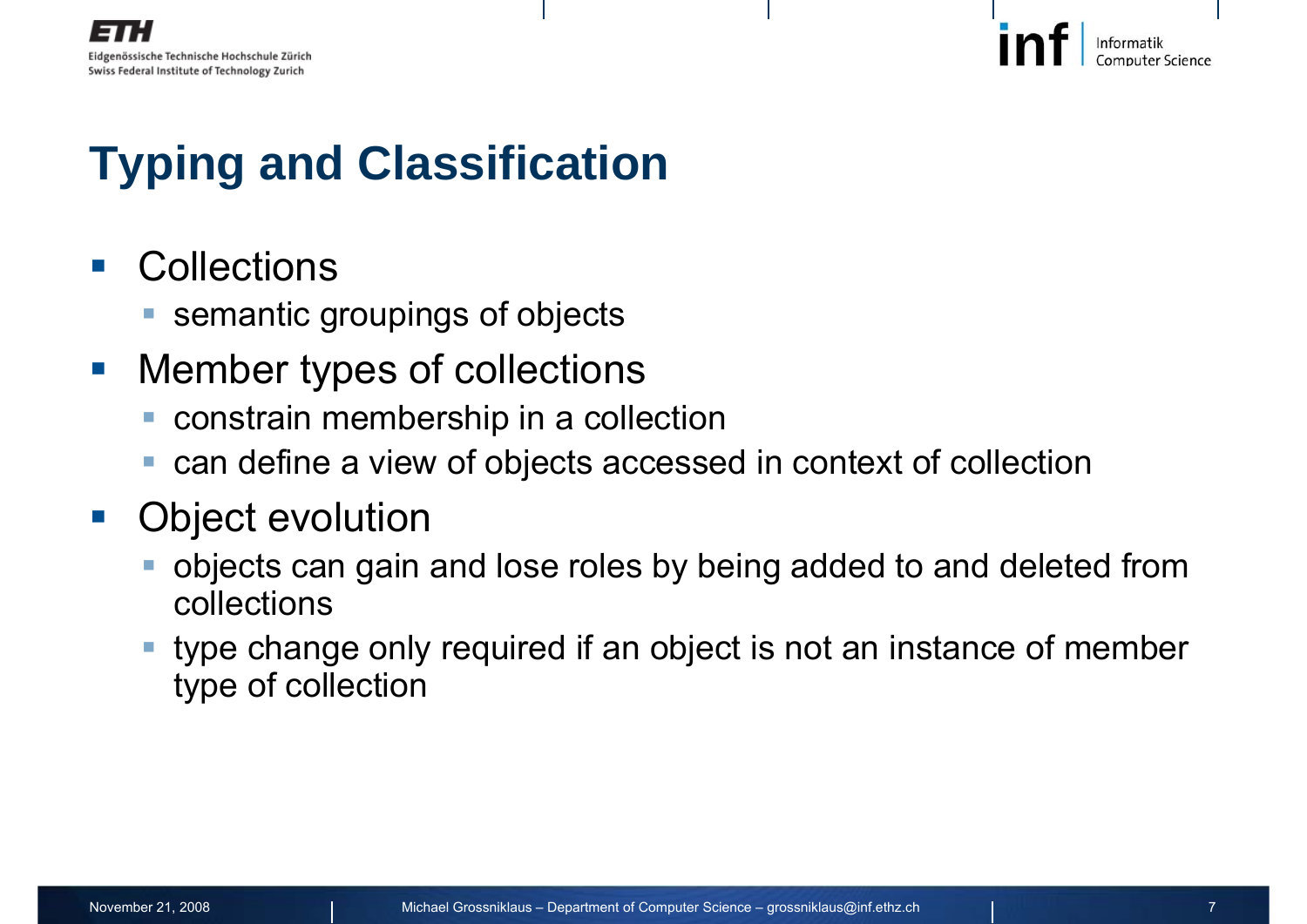



# **OM Data Model Layers**

- $\frac{1}{2}$  OM distinguishes typing from classification based on a twolayered Entity-Relationship model
- **Type layer** 
	- $\Box$ **EX defines object representation**
	- $\mathcal{L}_{\mathcal{A}}$ multiple inheritance
	- $\Box$ multiple instantiation
- **Classification layer** 
	- $\overline{\phantom{a}}$ defines semantic groupings
	- $\overline{\phantom{a}}$ multiple classification
	- $\mathbb{R}^2$ collections and associations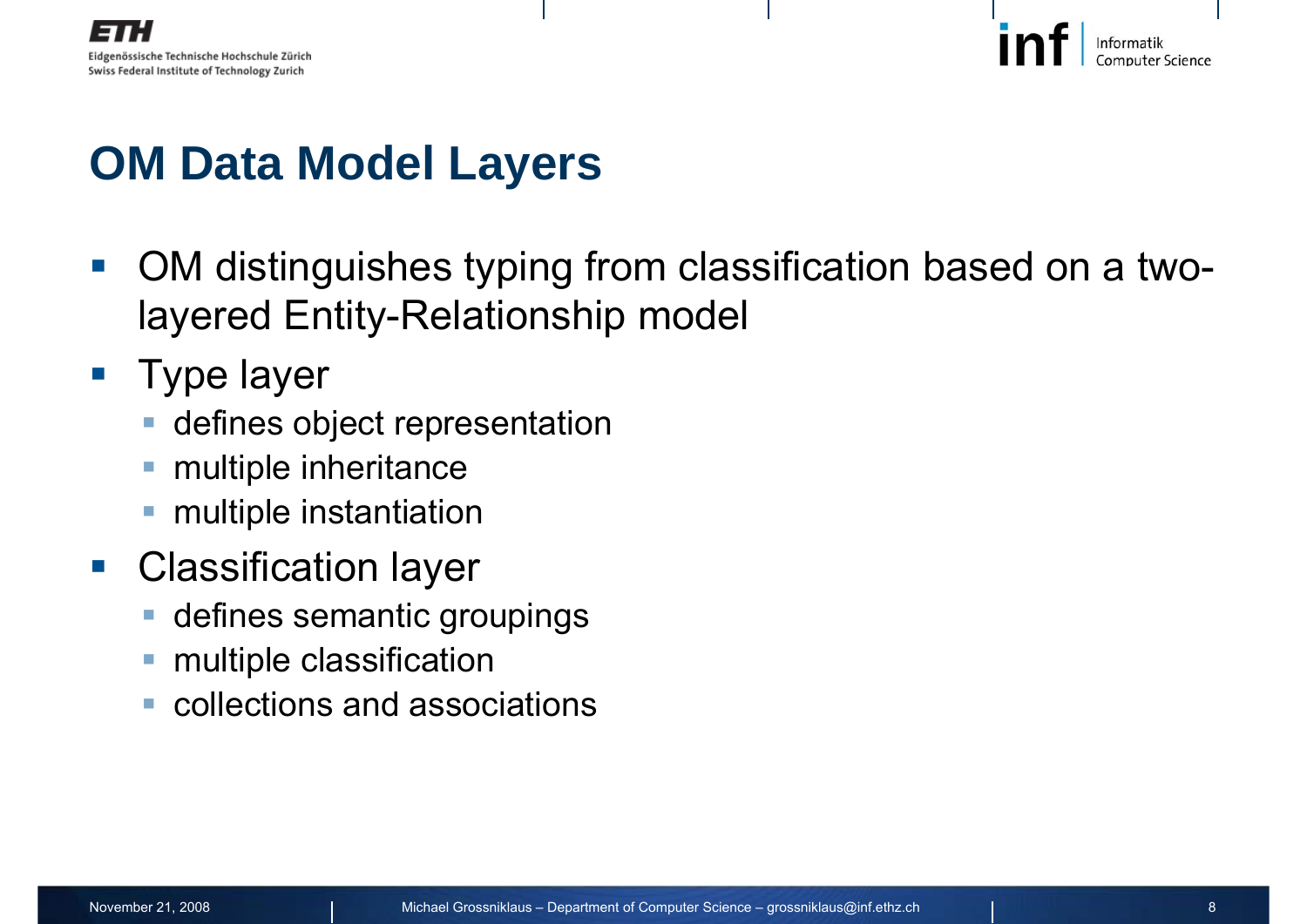



# **OM Type Layer**

- $\mathcal{L}_{\mathcal{A}}$  Objects are represented by object types
	- object types define type units
	- Ξ instances of object types have corresponding information units
- Objects can gain and lose types dynamically
	- dress operation adds a type to an object
	- Ξ strip operation removes <sup>a</sup> type from an object
- **Multiple inheritance** 
	- an object type can have multiple supertypes
	- conflicts and name clashes must be handled by developer
- $\mathbb{R}^n$  Multiple instantiation
	- objects can have types from parallel inheritance hierarchies
	- objects can have types that are completely unrelated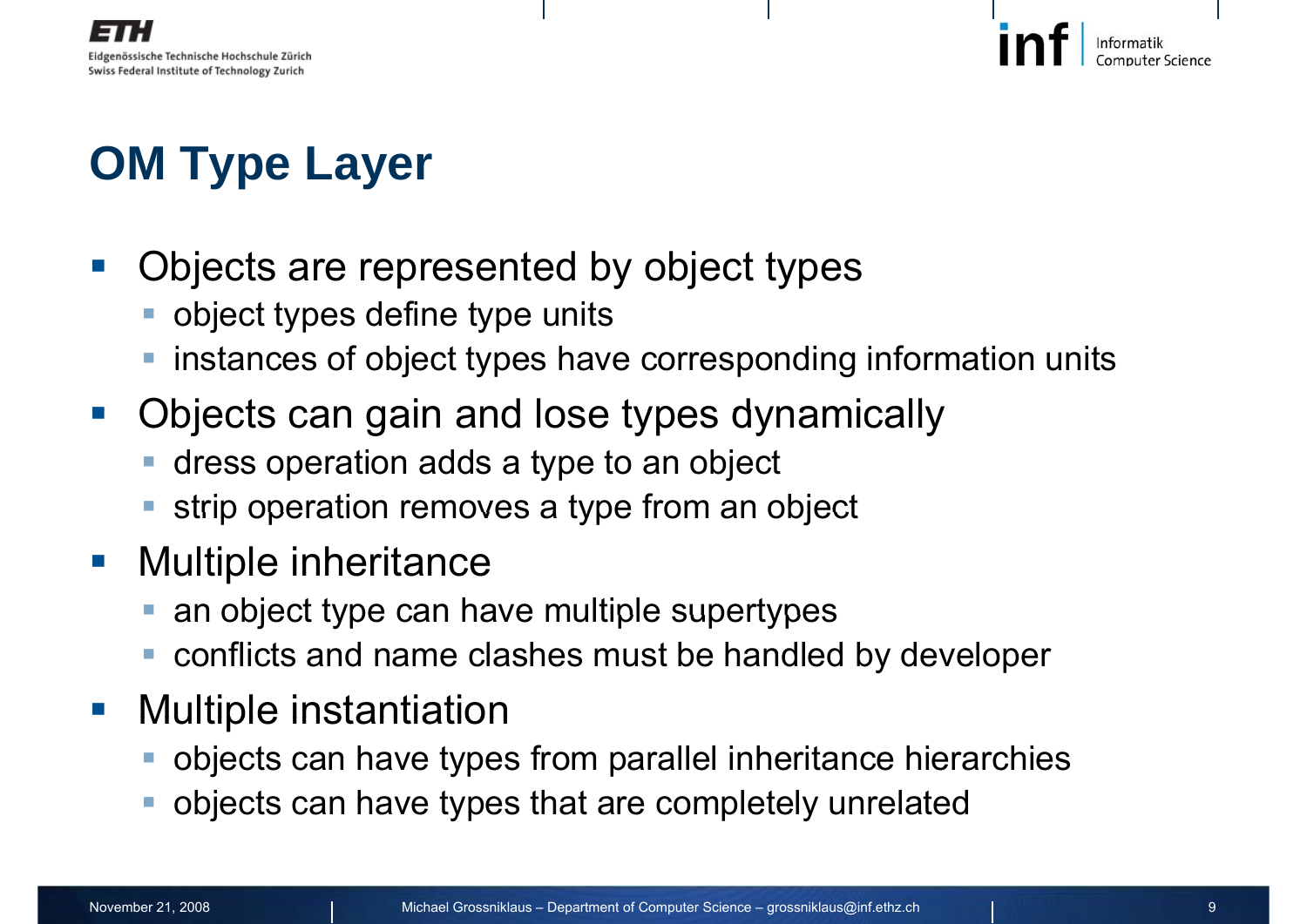



# **OM Type Layer**

- Values of different types of types are supported in the OM data model
- $\frac{1}{2}$  Base types
	- **-** define basic built-in values without identity
	- **string, integer, real, boolean, date, uri, ...**
- $\mathcal{L}^{\text{eff}}$ Object types
	- **define representations of objects with identity**
- $\mathcal{L}_{\mathcal{A}}$ **Structured types** 
	- T. define structure or record values without identity
- $\mathcal{L}^{\mathcal{L}}$ **Bulk types** 
	- define collection values of given member type without identity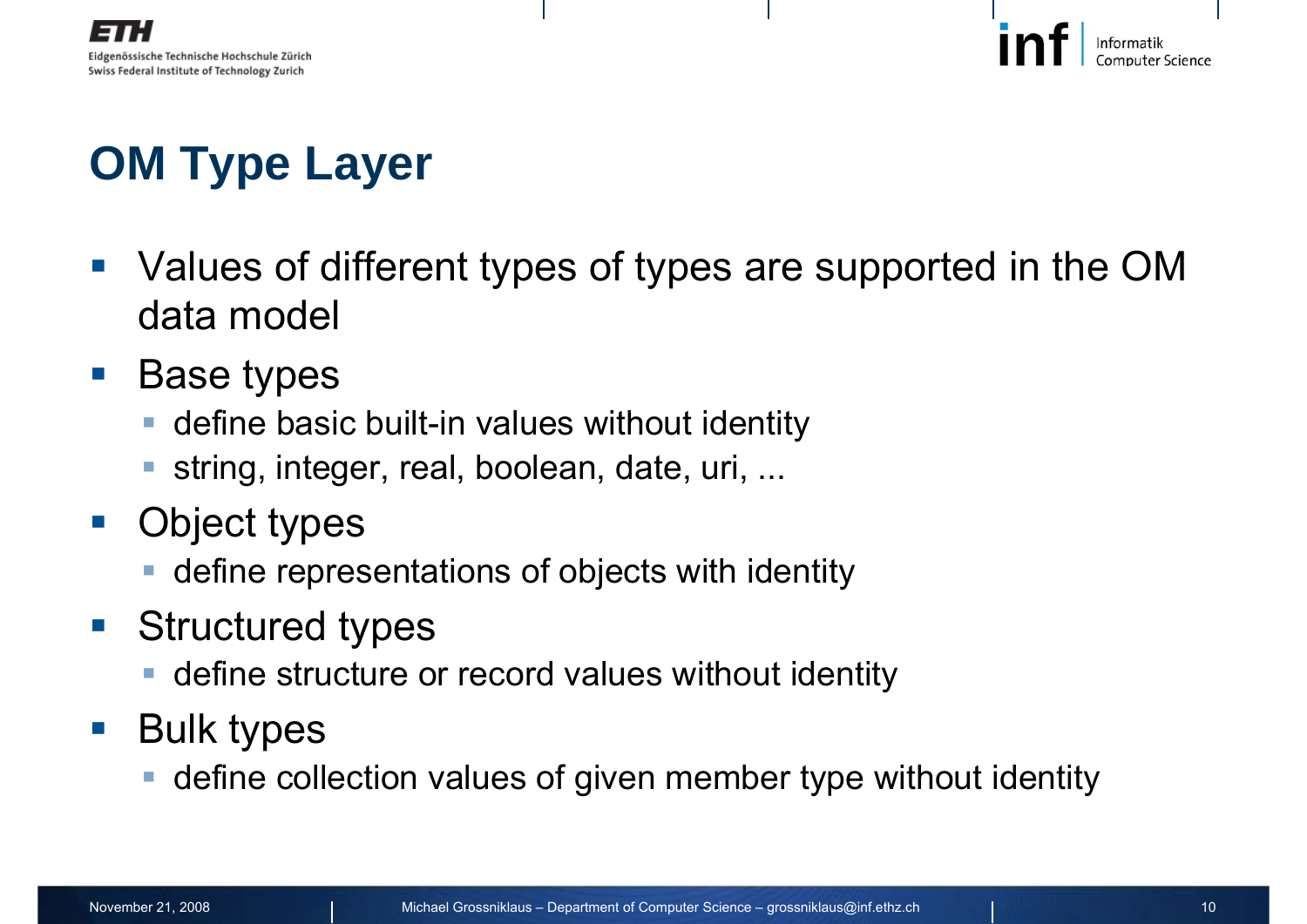



# **Object Types**

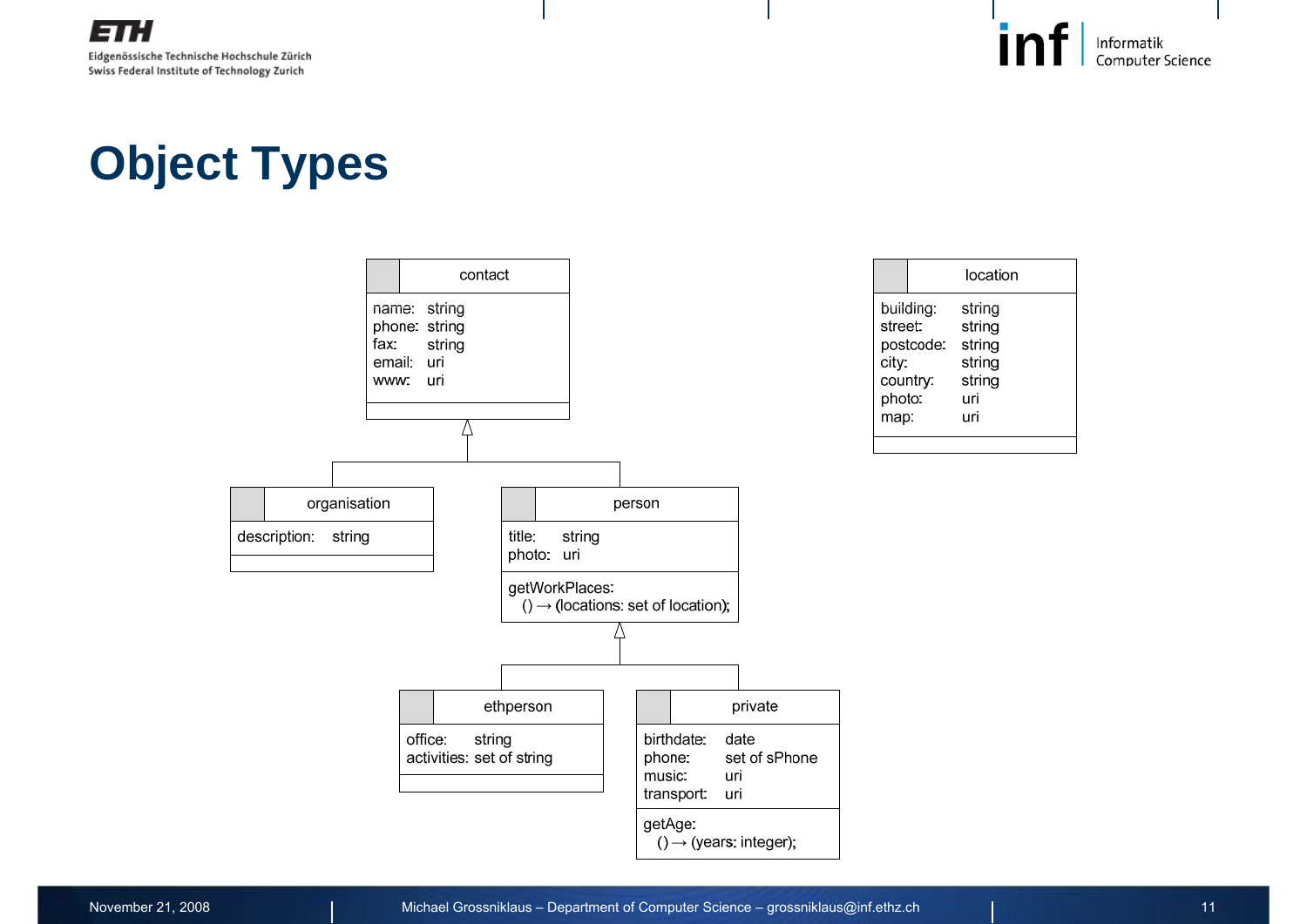# Informatik

# **Type Units**



| person | ∥ (title, string, uni), (photo, uri, uni) |
|--------|-------------------------------------------|
|--------|-------------------------------------------|

ethperson (office, string, uni), (activities, uri, set)

- $\mathcal{L}_{\mathcal{A}}$ Each type defines a type unit
- $\mathcal{C}$  $\blacksquare$  string string string string string string string string string string string string string string string string string string string string string string string string string string string string string string stri
	- $\mathcal{L}_{\mathcal{A}}$ no inherited fields
	- $\overline{\phantom{a}}$ **EXTE:** Attributes have a name, a type and a bulk
		- $\mathcal{C}$ uni
		- set, bag, sequence, ranking
	- $\mathbb{R}^n$  Methods are managed separately and linked to types

private J (birthdate, date, uni), (phone, sPhone, set), (music, uri, uni), (transport, uri, uni)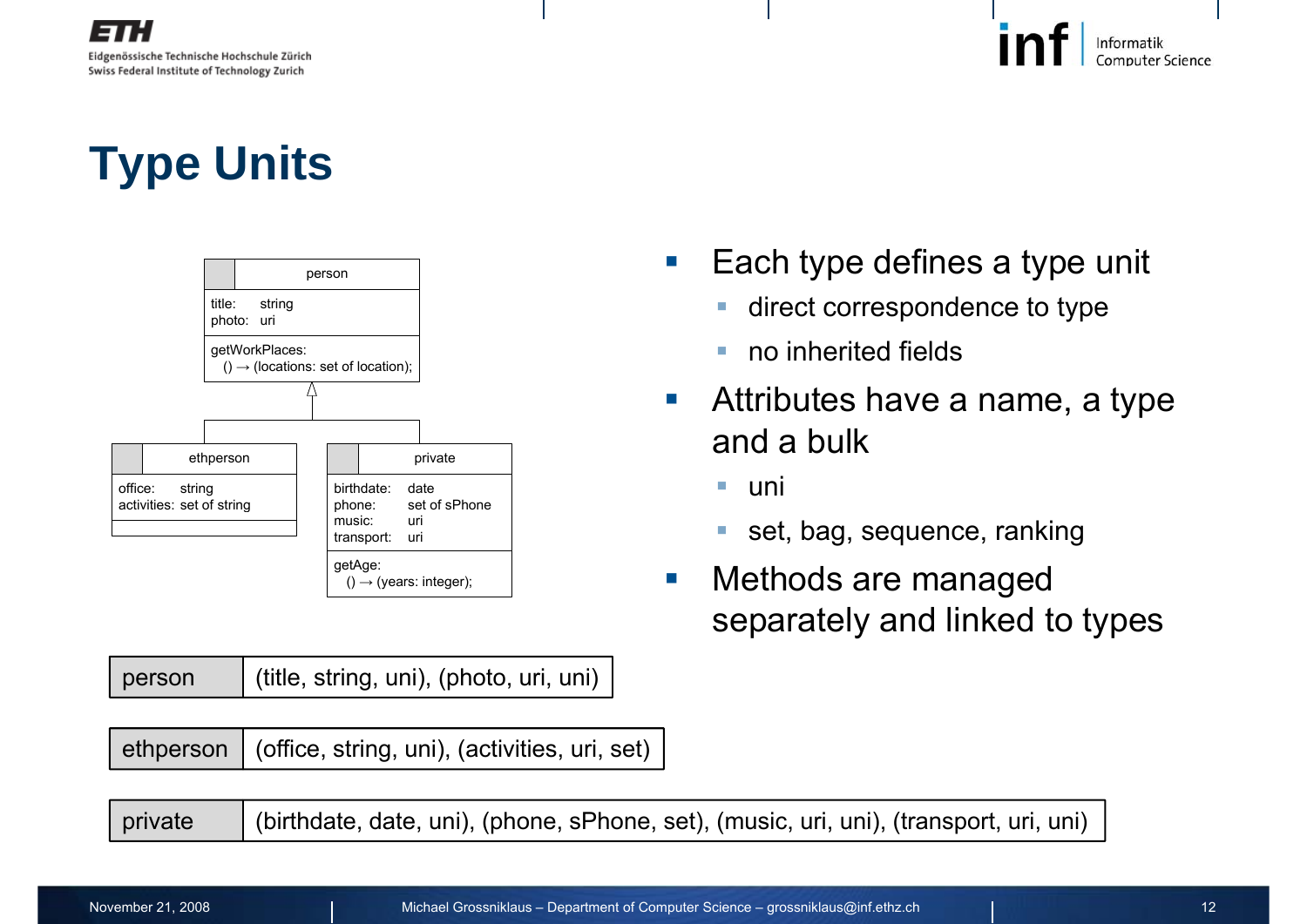

# **Information Units**

| 0327                                                 |      |
|------------------------------------------------------|------|
| contact                                              | 0327 |
| name: "Moira C. Norrie"<br>phone: "+41 44 632 72 42" |      |
|                                                      |      |
| person                                               | 0327 |
| title: "Prof."                                       |      |
|                                                      |      |
| ethperson                                            | 0327 |
| office: "IFW D 45.1"                                 |      |
|                                                      |      |
| private                                              | 0327 |
| birthdate: null<br>phone: { ("mobile", "+4179") }    |      |
|                                                      |      |

### **Object Information Units**

| 0327 | contact   | "Moira C. Norrie", "+41 44 632 72 42", |
|------|-----------|----------------------------------------|
|      |           |                                        |
|      |           |                                        |
| 0327 | person    | "Prof.",                               |
|      |           |                                        |
|      |           |                                        |
|      |           |                                        |
| 0327 | ethperson | "IFW D 45.1",                          |
|      |           |                                        |
|      |           |                                        |
| 0327 | private   | null, {("mobile", "+4179")},           |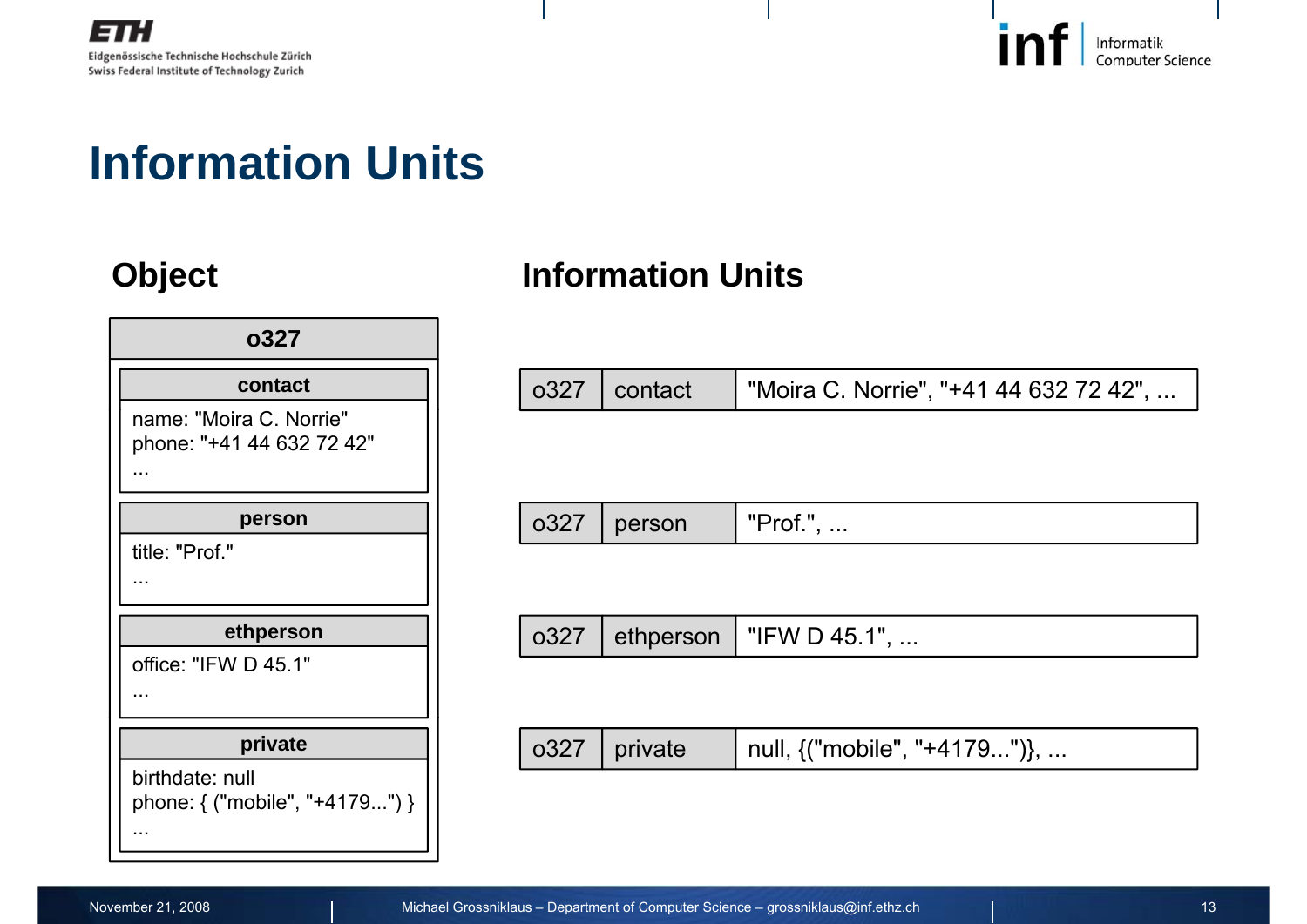

# **Browsing Objects**

### **Information Units**

| S | 0327 | contact        | "Moira C. Norrie", "+41 44 632 72 42", |
|---|------|----------------|----------------------------------------|
|   |      | o327 person    | ∥ "Prof.",                             |
|   |      |                |                                        |
|   |      |                | o327   ethperson   "IFW D 45.1",       |
|   |      | o327   private | null, {("mobile", "+4179")},           |

### **Instance person Instance ethperson Instance private**

### **person(o327)**

name: "Moira C. Norrie"phone: "+41 44 632 72 42" ...title: "Prof" ...

## **ethperson(o327)**

name: "Moira C. Norrie"phone: "+41 44 632 72 42" ...title: "Prof" ...office: "IFW D 45.1"

**private(o327)** name: "Moira C. Norrie"...title: "Prof"<br>...  $\mathbf{r}$ birthdate: nullphone: {("mobile", "+4176...")} <sup>p</sup> {( ,)}...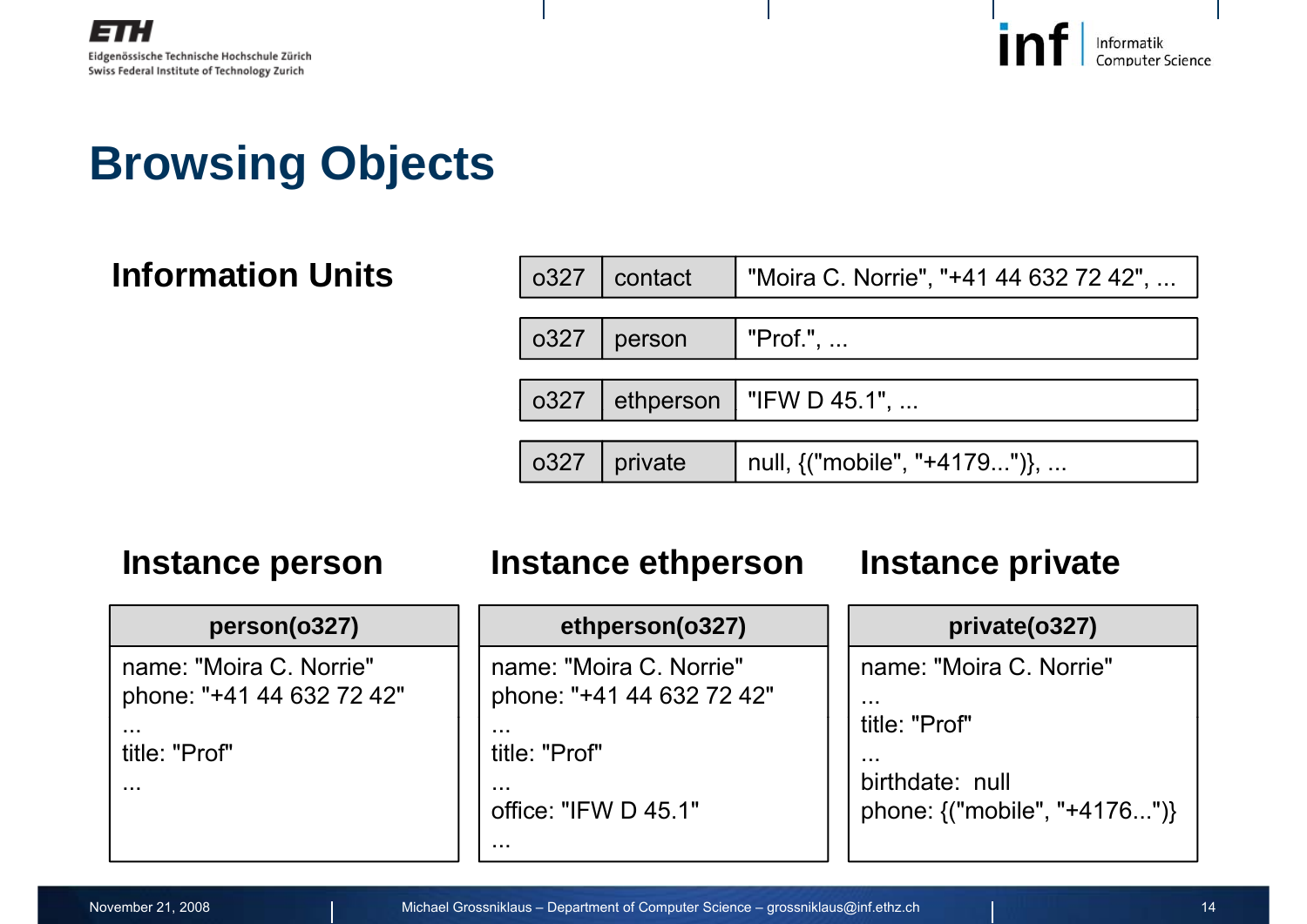

# **Dressing and Stripping Objects**



- $\mathcal{L}_{\mathcal{A}}$ • Objects can gain and lose type instances dynamically
- $\left\vert \psi \right\rangle$  Dress operation creates an information unit of given type, initialised it with null values, and adds it to object
- $\Box$  Strip operation removes an information unit of given type and discards values stored in it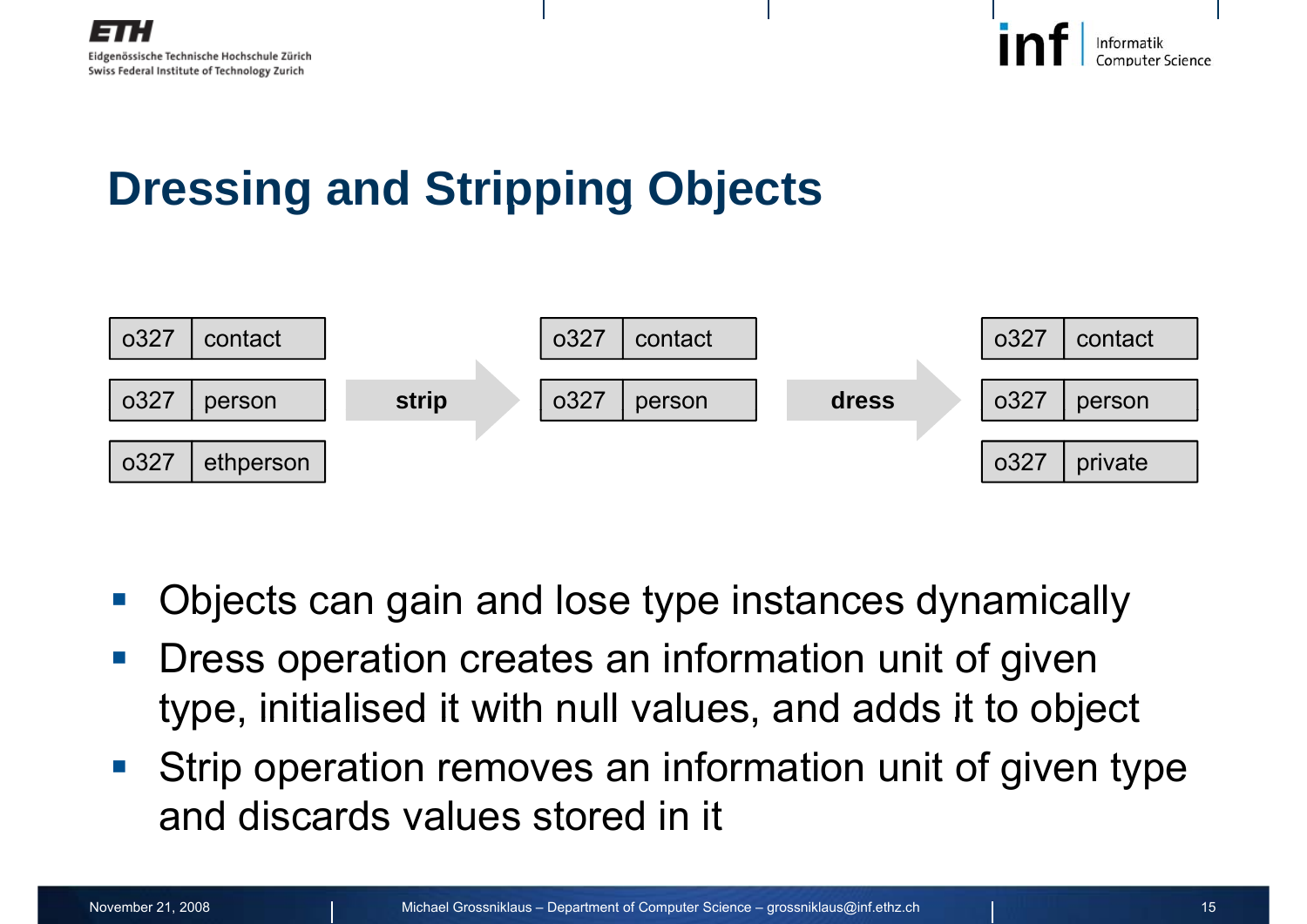



# **OM Classification Layer**

- $\mathcal{L}^{\text{max}}$ Classification is defined based on types from type layer
- $\mathcal{L}_{\mathcal{A}}$  Collections as a concept for semantic groupings
	- $\overline{\phantom{a}}$ collection membership constrained by type
	- T. • multiple collections can share the same member type
	- $\overline{\phantom{a}}$ different types of collection behaviour
	- $\mathcal{L}_{\mathcal{A}}$  $\blacksquare$  kinds and roles
- **Constraints to raise semantic expressiveness** 
	- **subcollections and subcollection constraints**
	- $\mathcal{L}_{\mathcal{A}}$ classification structures and classification constraints
	- associations to link objects together
	- Ŧ cardinality constraints to describe associations
	- $\overline{\mathbb{R}}$ evolution constraints that govern object lifecycle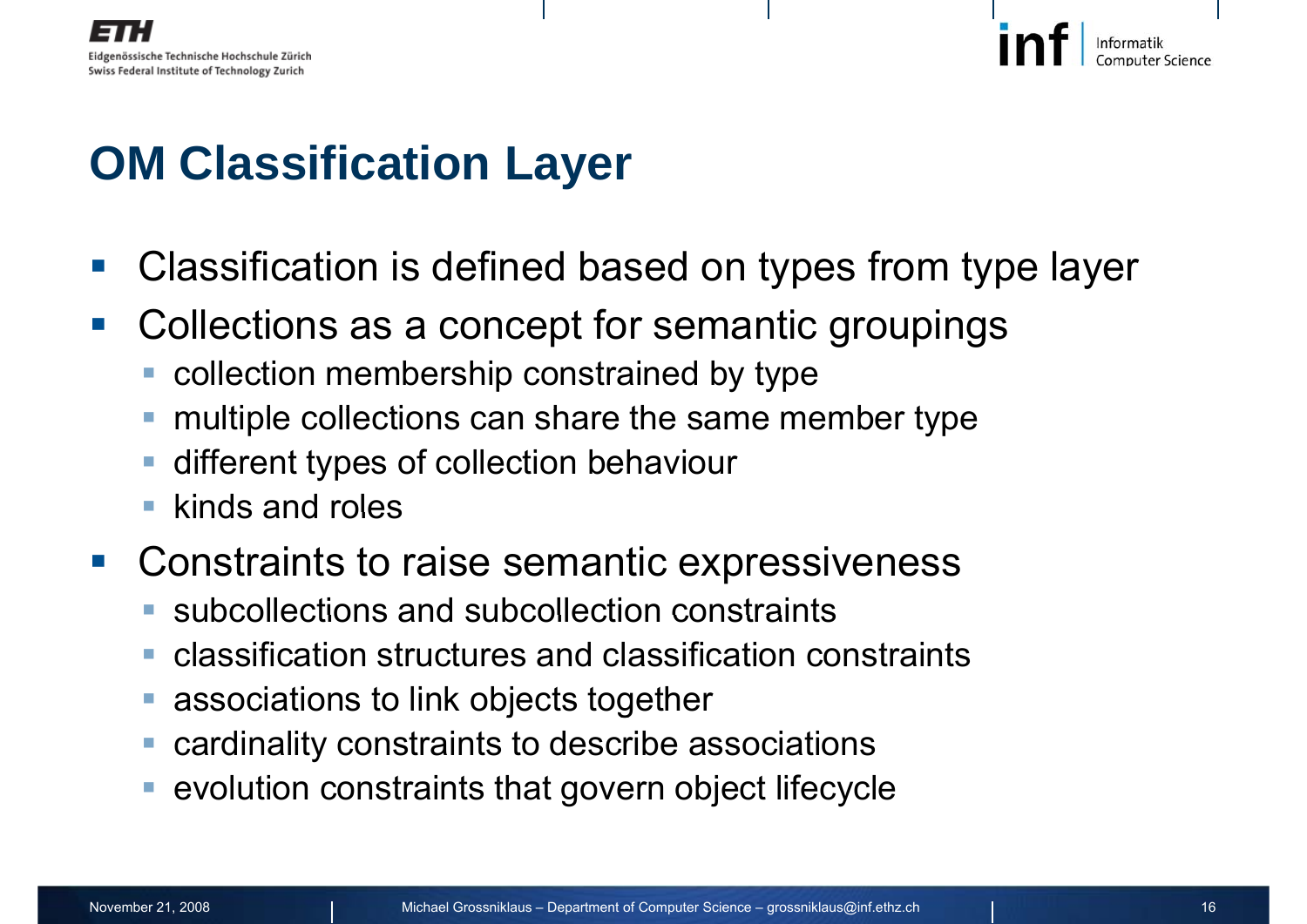

## **Collections and Subcollections**

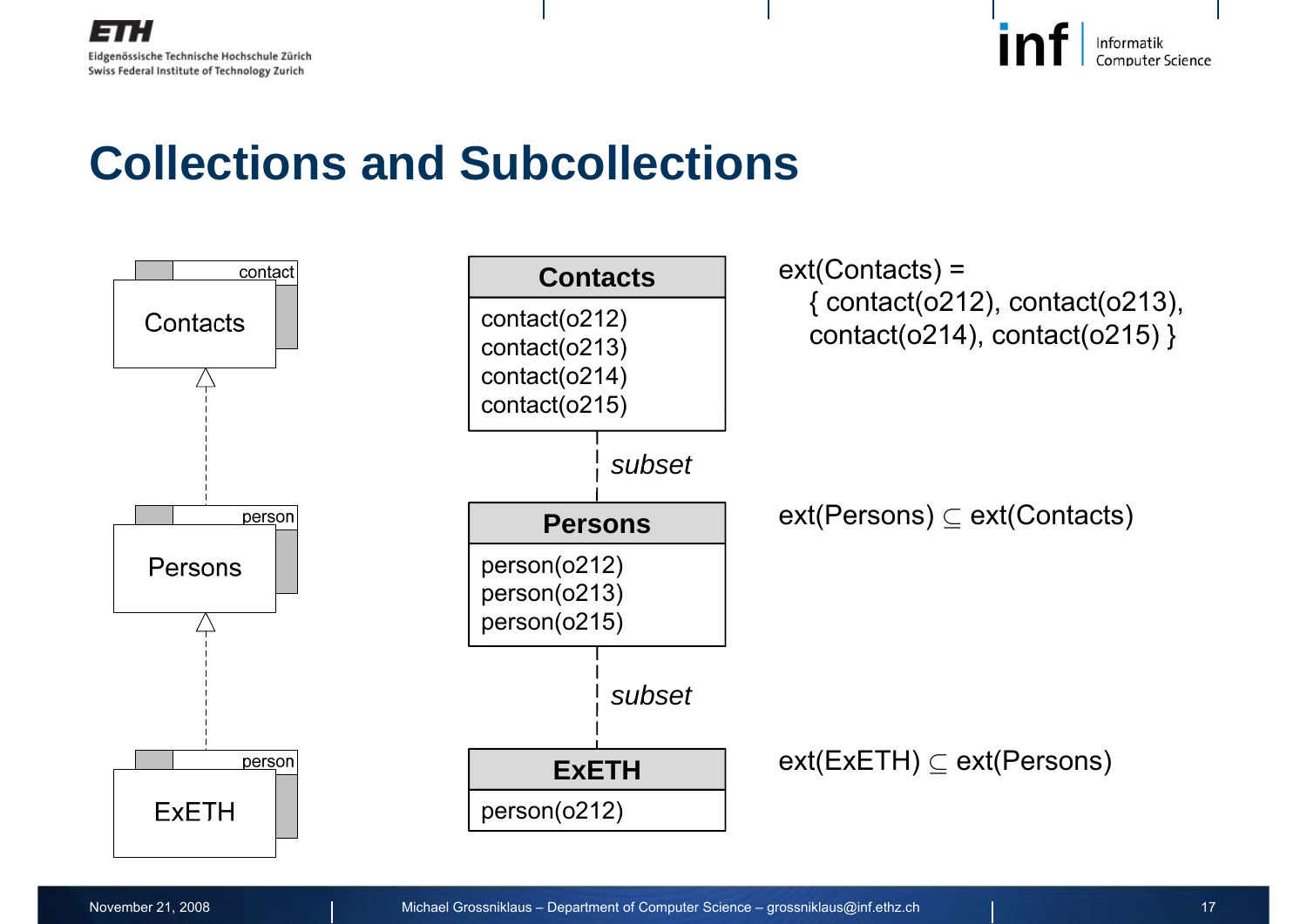

# **Collection Behaviour**

| <b>Set</b>                                                   | <b>Bag</b>                                                                 | <b>Sequence</b>                                                                  | Ranking                                                                          |
|--------------------------------------------------------------|----------------------------------------------------------------------------|----------------------------------------------------------------------------------|----------------------------------------------------------------------------------|
| person<br>Persons                                            | book<br>$<$ Books $>$                                                      | team<br>[Slides]                                                                 | team<br>  Teams                                                                  |
| <b>Persons</b>                                               | <b>Books</b>                                                               | <b>Slides</b>                                                                    | <b>Teams</b>                                                                     |
| person(o111)<br>person(o112)<br>person(o113)<br>person(o114) | book(211)<br>book(212)<br>book(212)<br>book(212)<br>book(213)<br>book(213) | slide(311)<br>slide(312)<br>slide(313)<br>slide(314)<br>slide(315)<br>slide(311) | team $(411)$<br>team(415)<br>team(413)<br>team $(412)$<br>team(416)<br>team(414) |
| no duplicates<br>no order                                    | duplicates<br>no order                                                     | duplicates<br>order                                                              | no duplicates<br>order                                                           |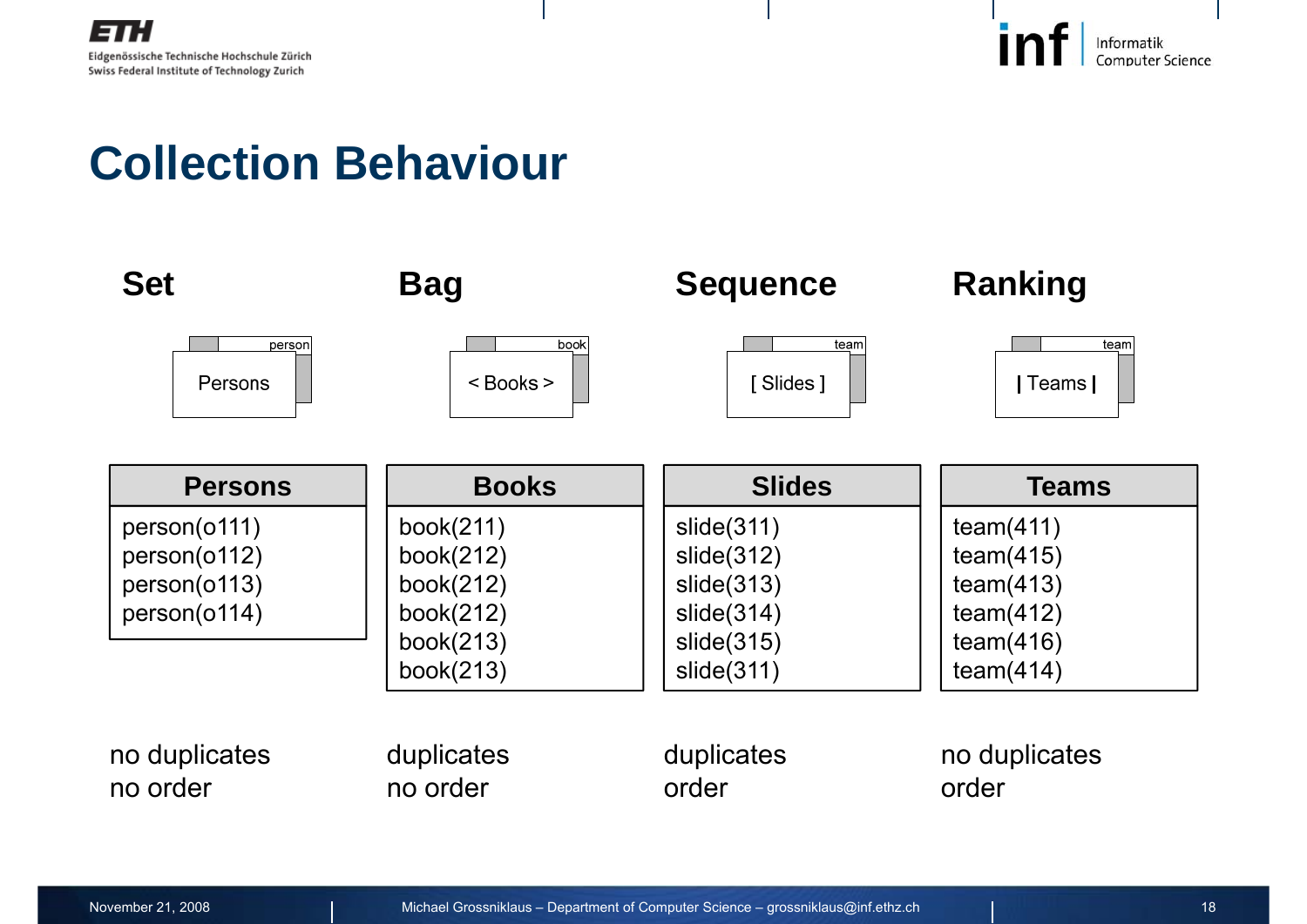

## **Subcollection Behaviour**

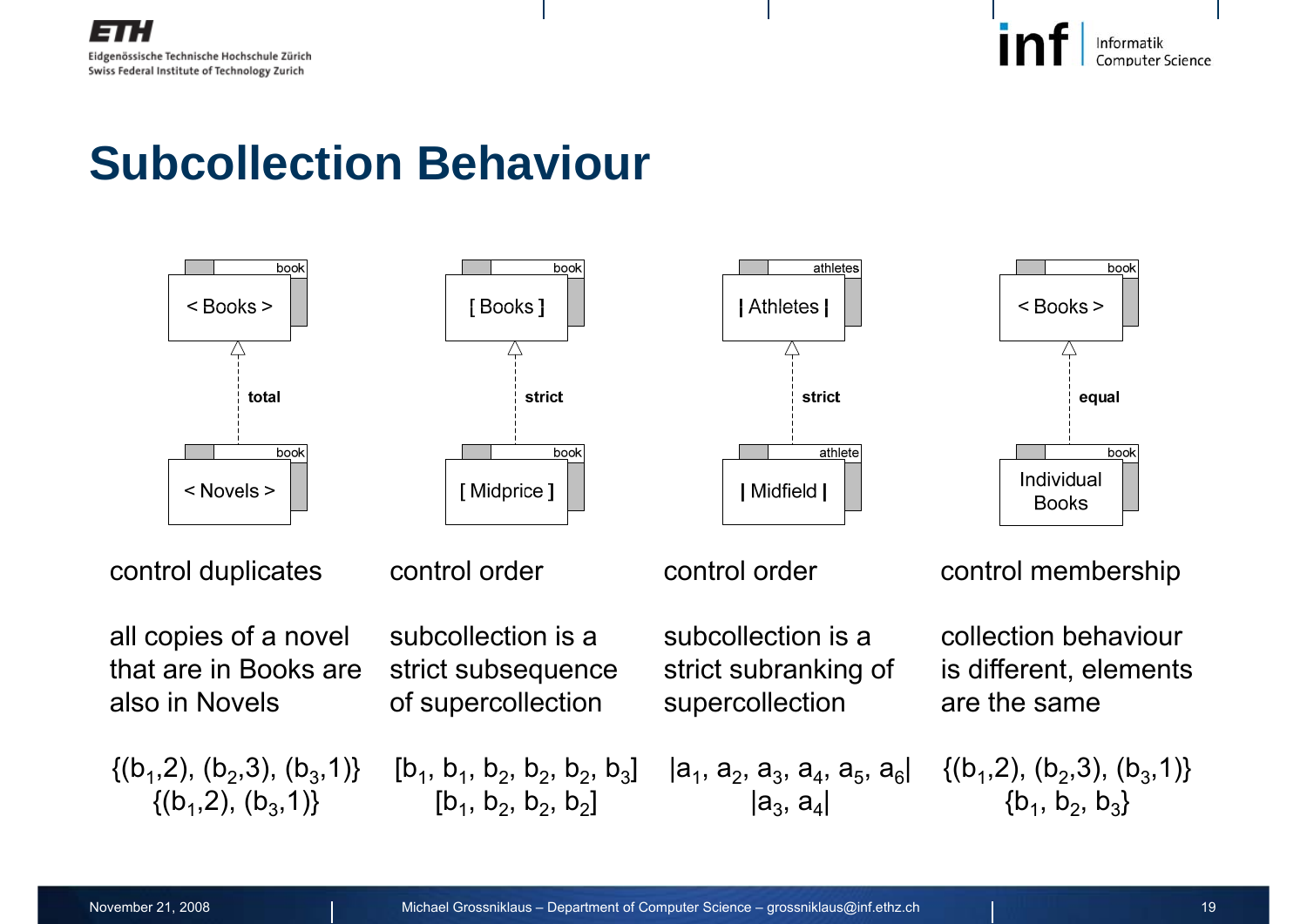



# **Classification Structures**

## **Disjoint Cover**





No person can be employed by ETH and, at the same time, have left ETH have been been both

```
ext(ExETH) 
∩ ext(ETHPersons) = ∅
```
Every employee is either a manager, a programmer or both

**ext(Managers)**  ∪ **ext(Programmers)**  = **ext(Employees)**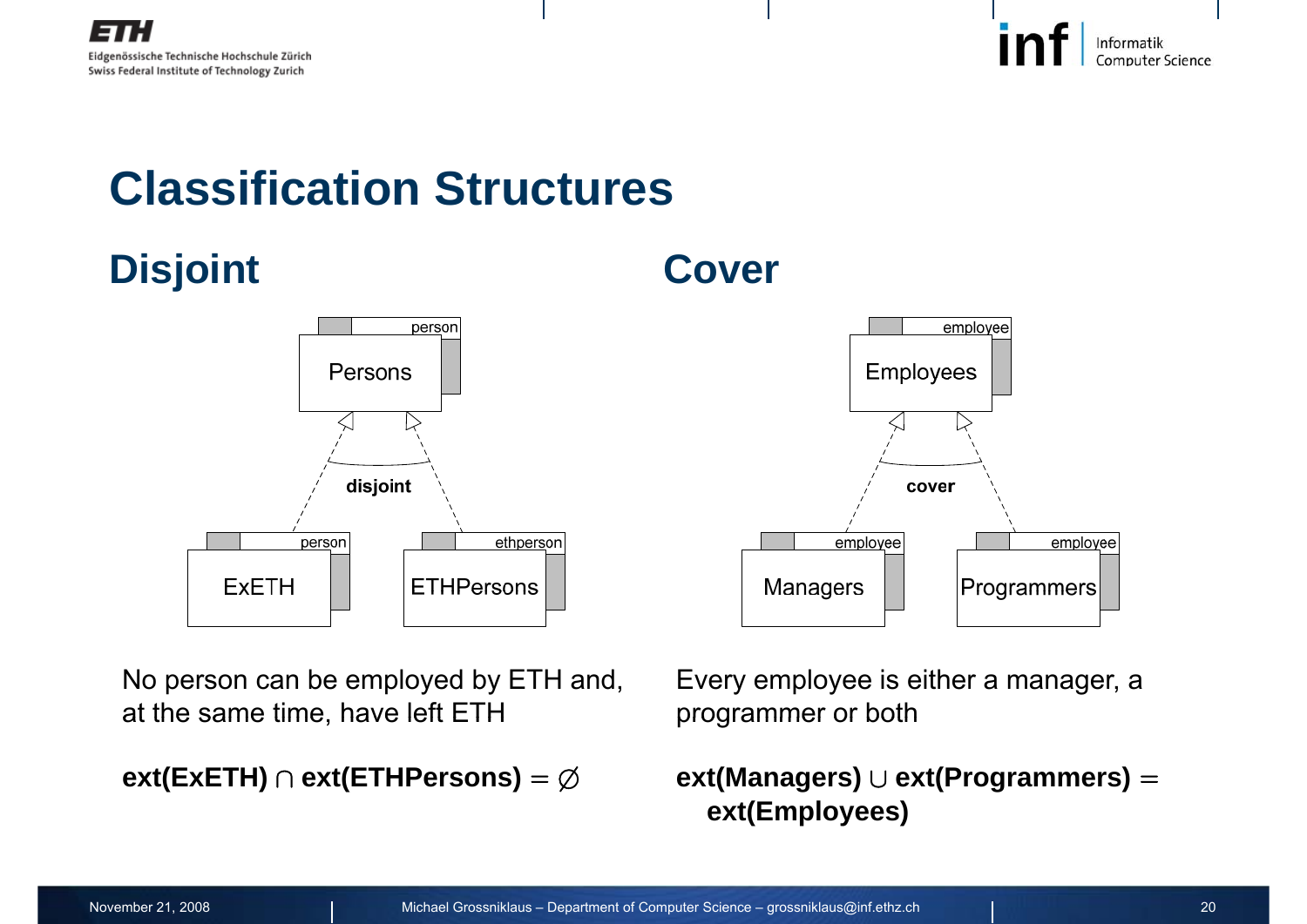



# **Classification Structures**



### **Partition Intersection**



A contact is either an organisation or a person, but not both person, but not both  $\qquad \qquad$  student is a teaching assistant

```
ext(Organisations) 
∩ ext(Persons) = ∅
  \land\, ext(Organisations) \cup ext(Persons)
     = ext(Contacts)
```
Every person that is an employee and a

**ext(Employees)**  ∩ **ext(Students)**  = **ext(TeachingAssistants )**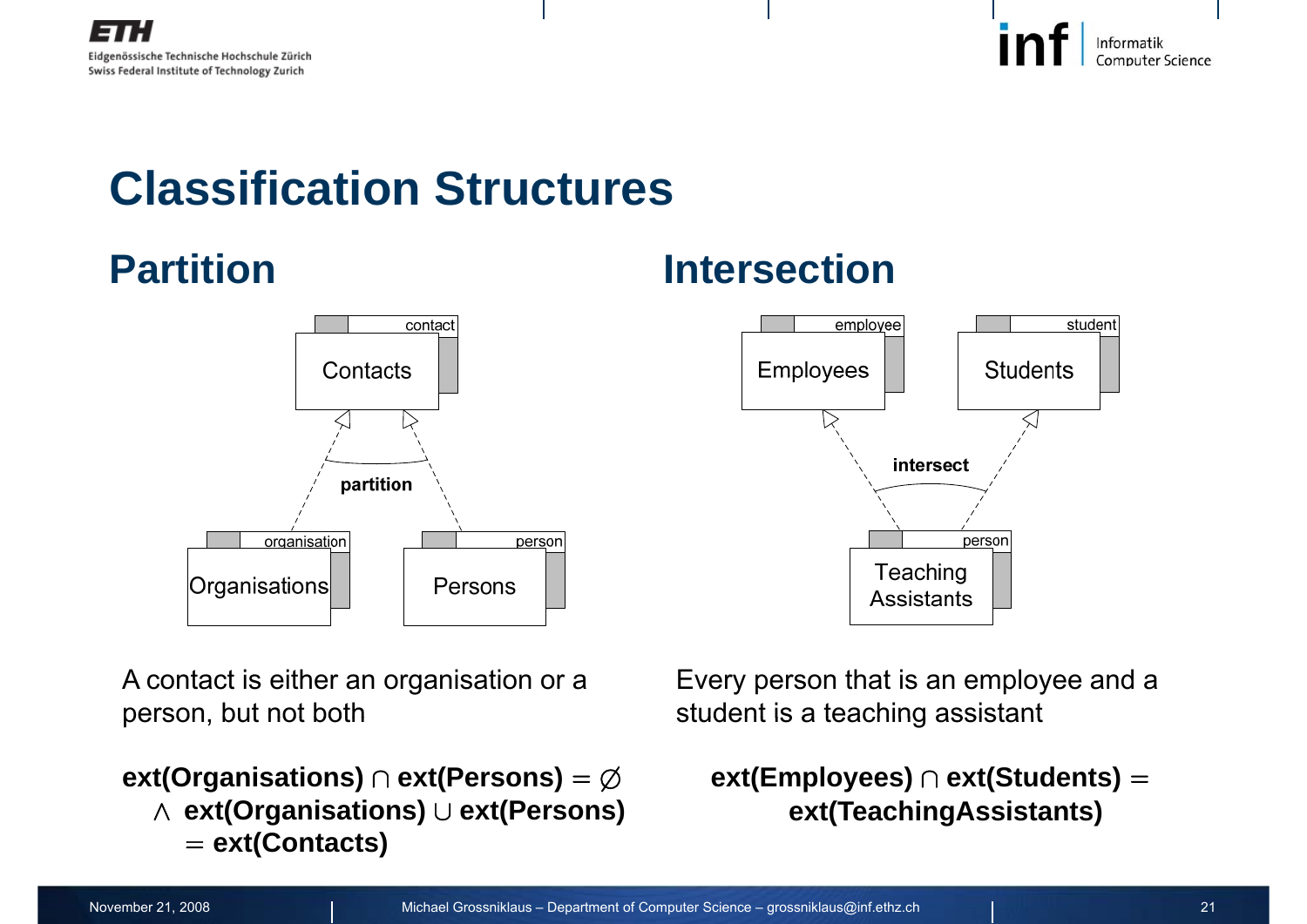



# **Associations**



**Source or Domain Collection**

**Relation Collection (Binary Collection)**

**Target or Range Collection**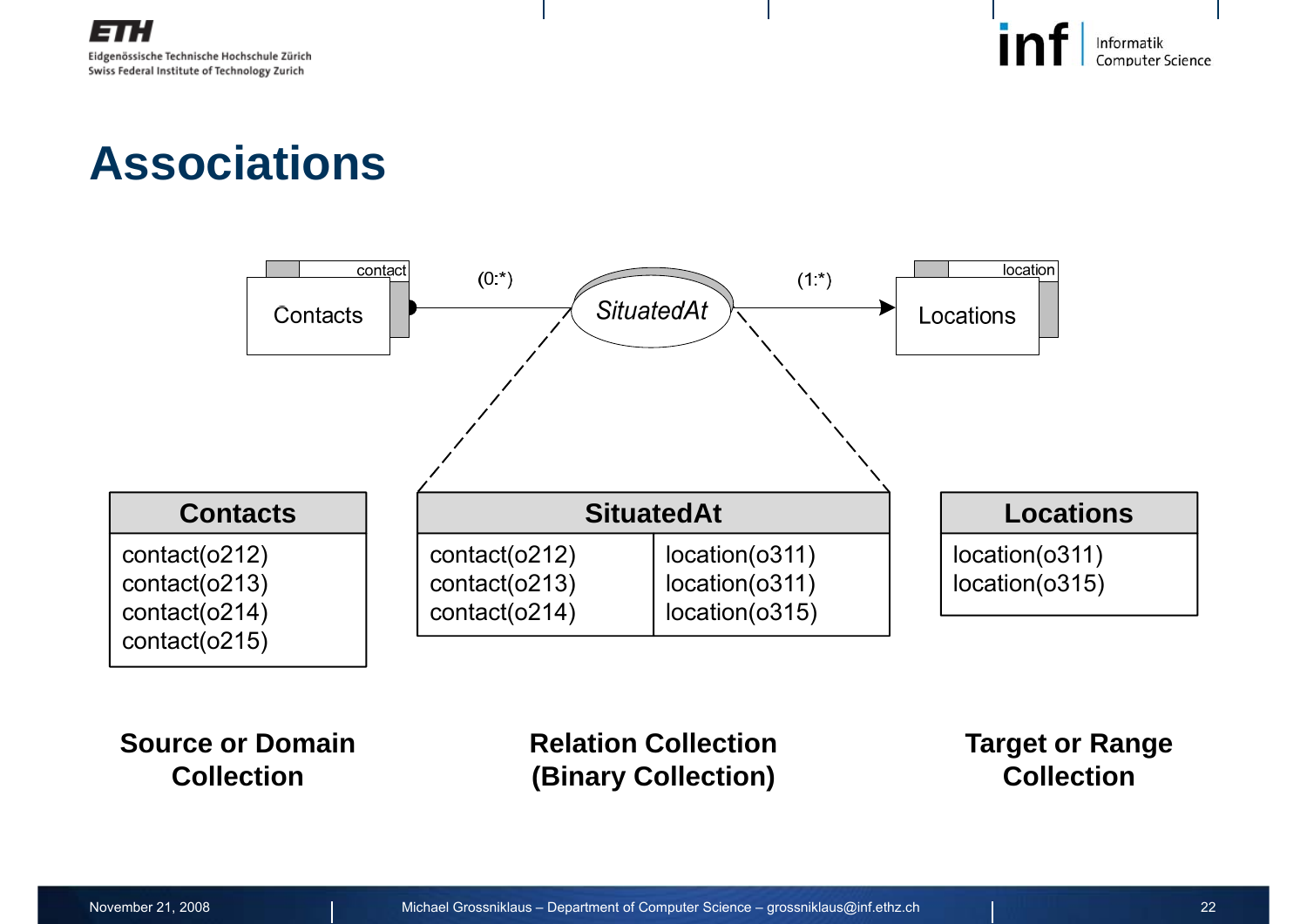



# **Associations**

- $\mathcal{L}_{\mathcal{A}}$  Cardinality constraints
	- $(0, 0)$  constraint on domain expresses that an organisation can be situated at any number of locations
	- $(1.*)$  constraint on range expresses that each location has to be associated with at least one organisation
	- T. notation differs from the one commonly used in E/R models

#### $\mathcal{L}^{\text{max}}$ Behaviour

- **relation collection of an association is a normal collection**
- T. can be set, bag, sequence or ranking
- $\mathcal{L}_{\mathcal{A}}$  No ternary association and no relationship attributes
	- $\Box$ OM does not support ternary or n-ary associations
	- $\overline{\phantom{a}}$ OM does not support attributes for associations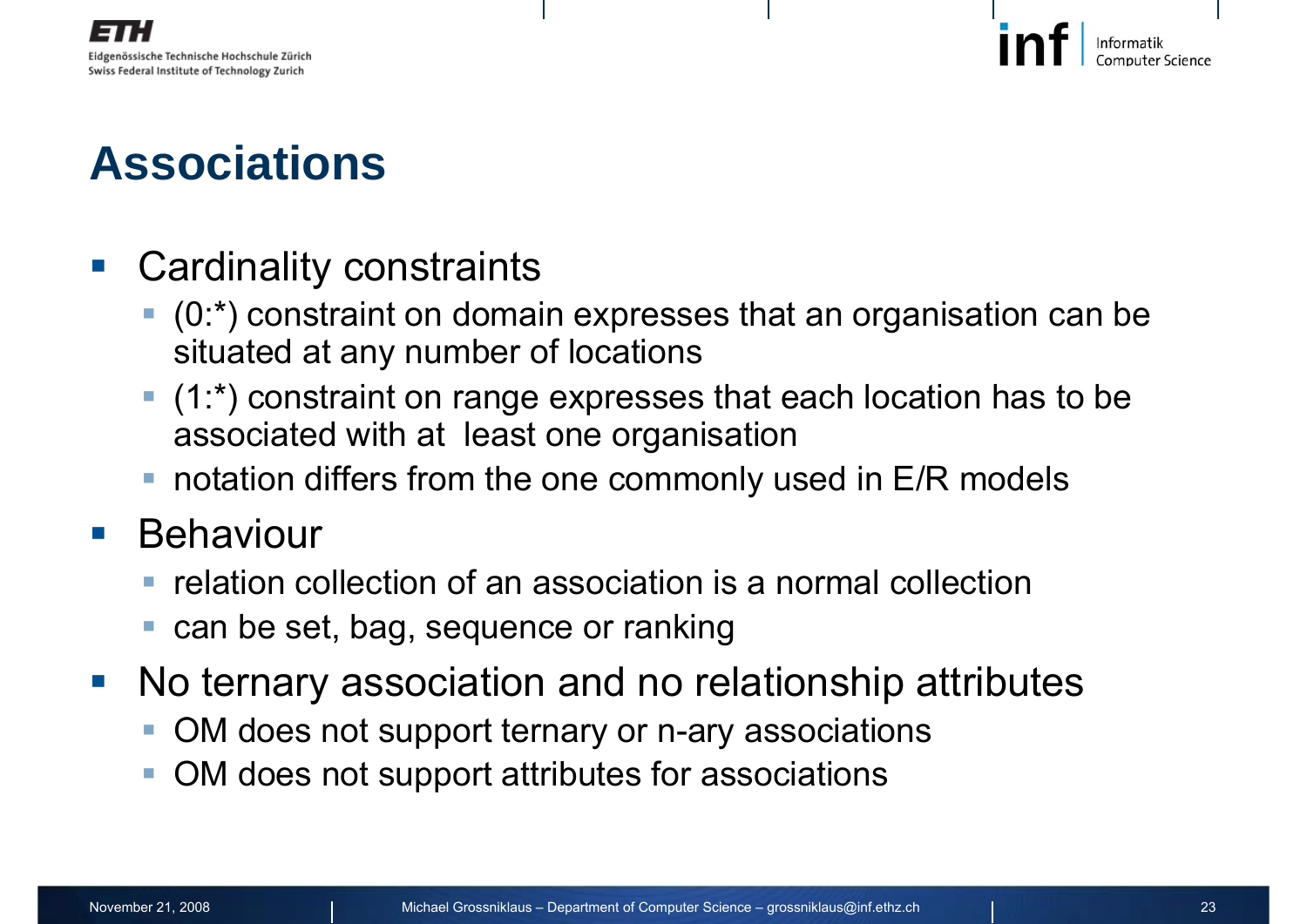

Informatik

# **Nested Associations**

- $\mathcal{L}_{\mathcal{A}}$  Domain and range of an association can be associations
- $\mathcal{L}^{\text{max}}$  Can be used to model
	- $\overline{\phantom{a}}$ **n**-ary relationships
	- $\blacksquare$ relationship attributes

#### $\mathcal{L}_{\mathcal{A}}$ Advantages

- $\mathcal{L}_{\mathcal{A}}$  decomposition of ternary relationship into primary and secondary association
- $\mathcal{L}_{\mathcal{A}}$  clearer semantics of cardinality constraints
- $\mathcal{C}$  allows uniform query language constructs to be used

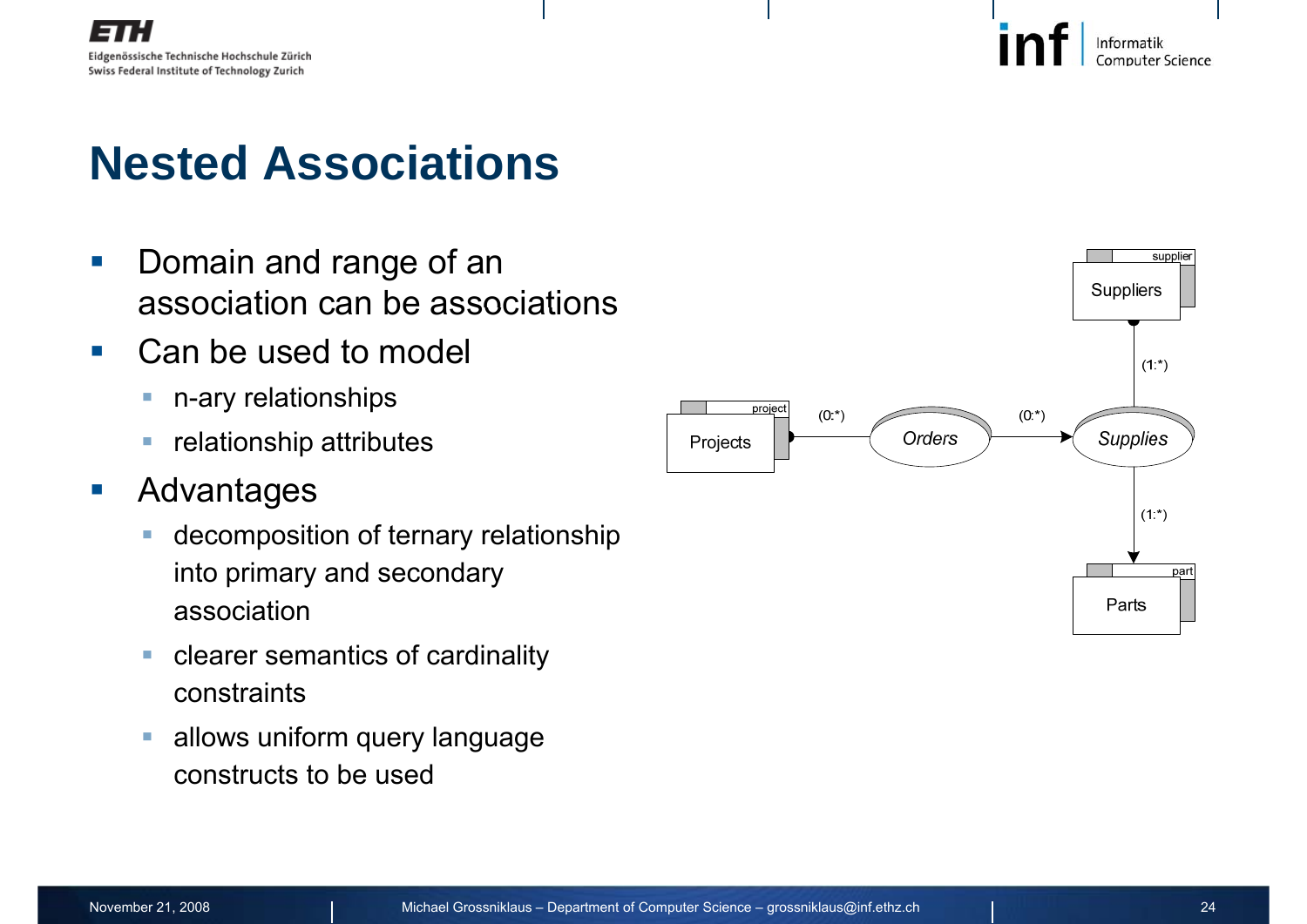



# **Kinds and Roles**

#### $\mathcal{L}^{\text{max}}$ Kinds

- $\blacksquare$  fundamental fixed classification
- Ξ similar to Stan Zdonik's notion of essential types but he does not distinguish typing and classification and only has types to deal with both representation and classification
- T. kinds can change if certain conditions fulfilled

#### $\mathcal{L}^{\text{max}}$ Roles

- **roles change during entity lifecycles**
- $\mathcal{L}^{\text{max}}$ Kinds and roles also control the evolution of a database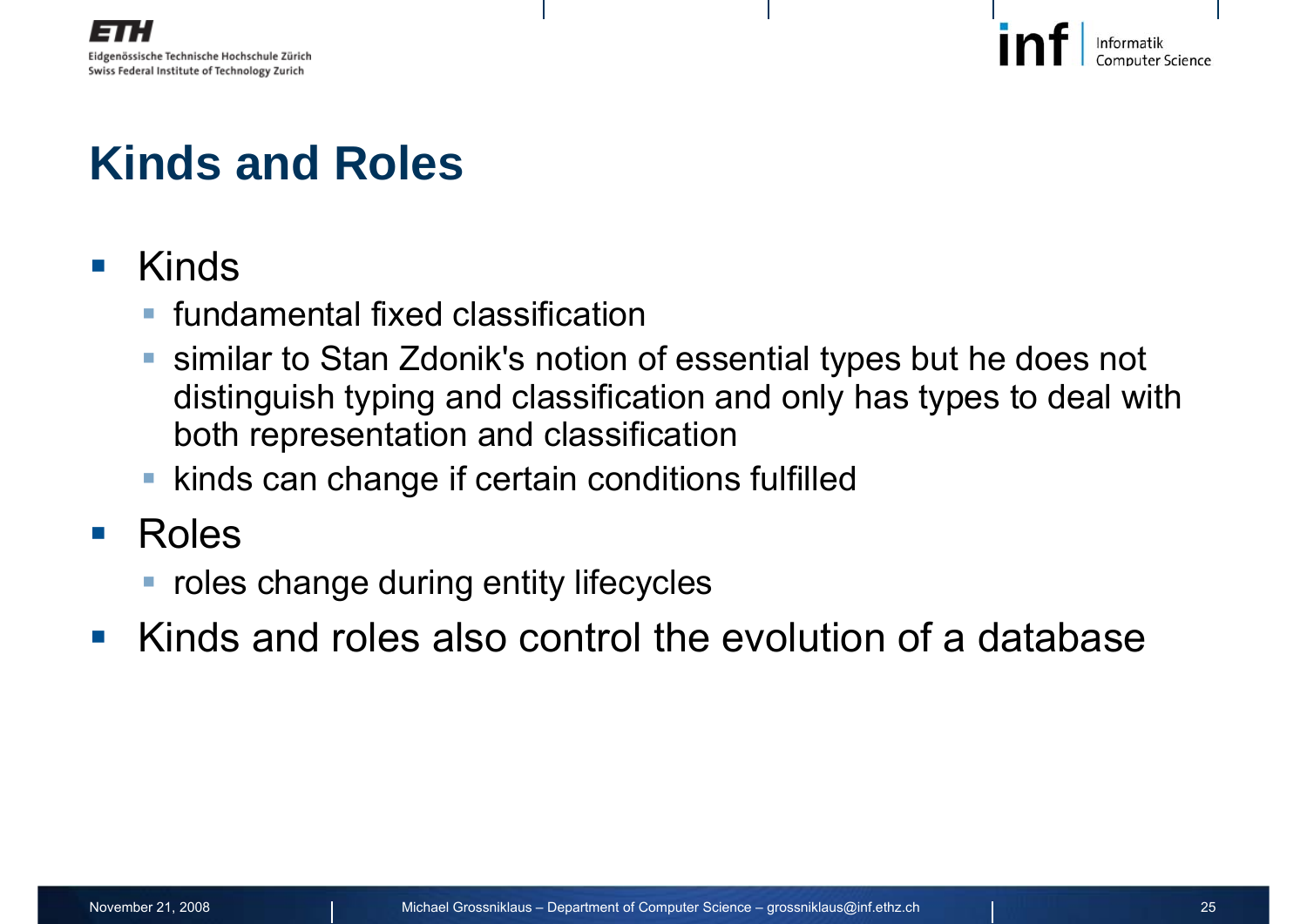# **Example**





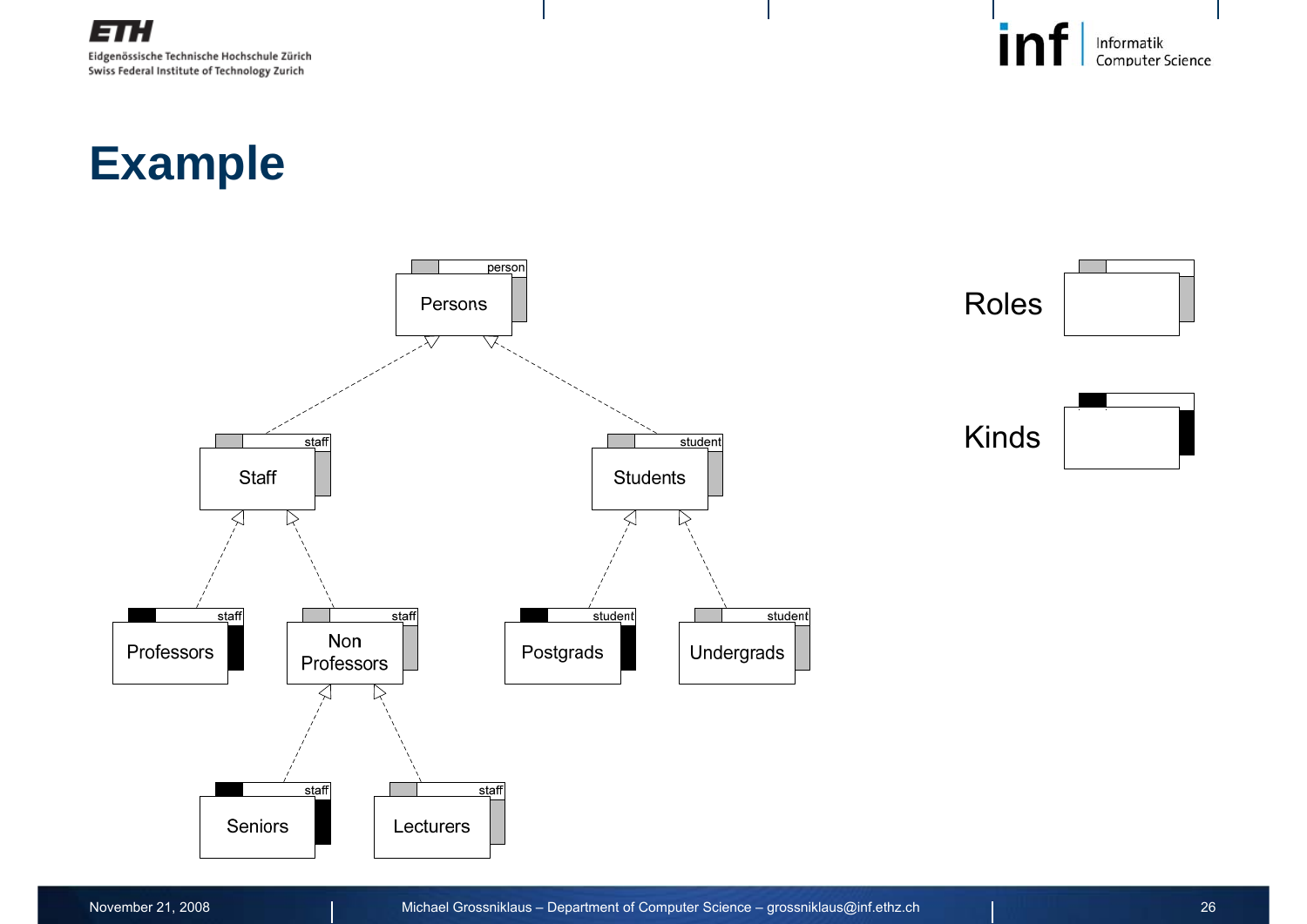

# **Classification Graphs**



- $\mathsf{C}_2 \preccurlyeq \mathsf{C}_1$  denotes that  $\mathsf{C}_2$  is a subcollection of  $\mathsf{C}_1$
- For a collection C
	- $\blacksquare$ ■ kinds C  $= \{ K \mid K \text{ is a kind and } C \preccurlyeq K \}$

\n- roles C = { R | R is a role and C 
$$
\preccurlyeq
$$
 R } = { R | C ≤ R and R is not a kind }
\n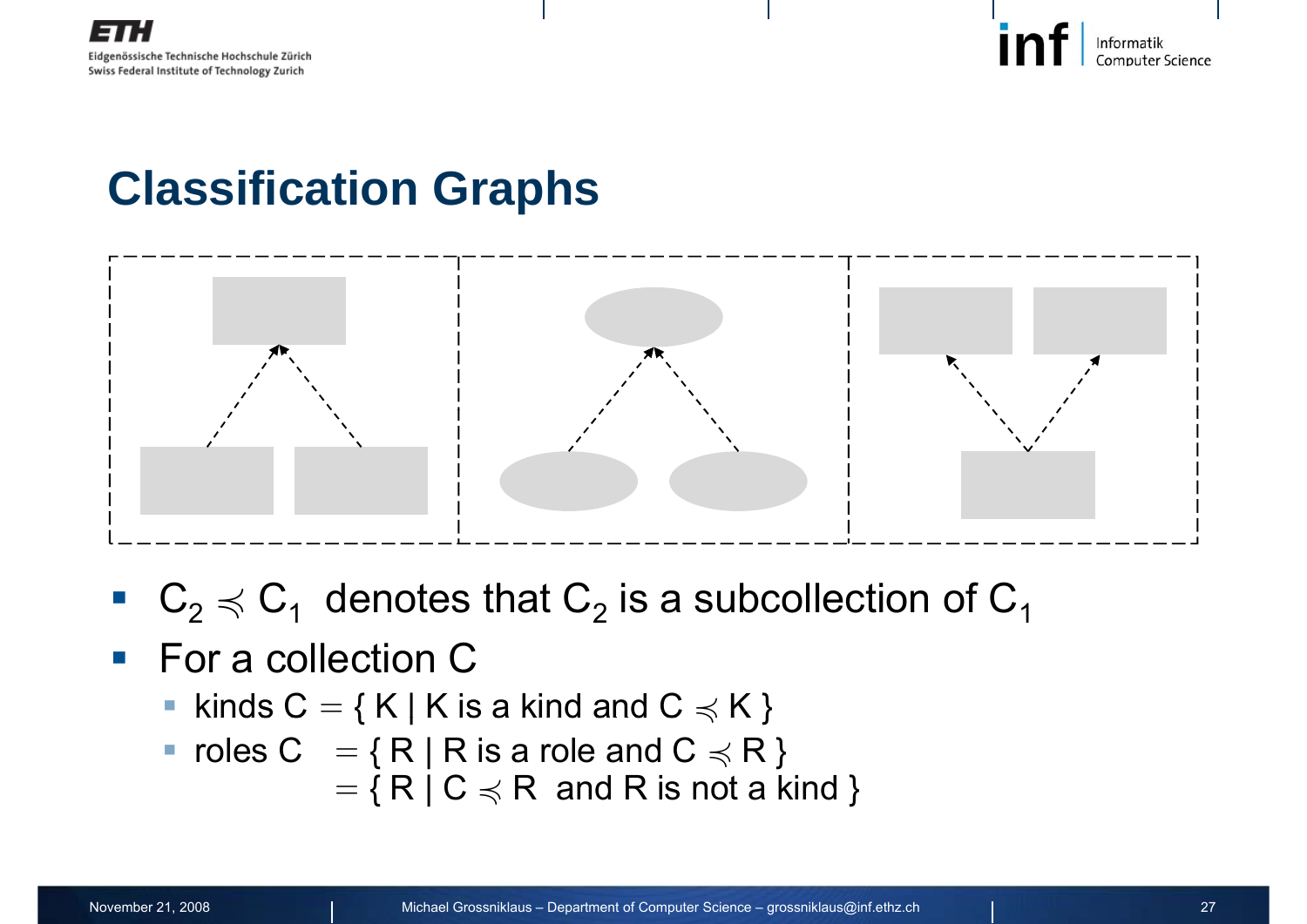



# **Controlling Evolution**

- $\mathcal{L}^{\text{max}}_{\text{max}}$  Assumptions
	- each classification structure has a single root
	- a root is a kind
	- if  $\texttt{C}\preccurlyeq \texttt{C}_1$  and there is no  $\texttt{C}_2$  with  $\texttt{C}_1\preccurlyeq \texttt{C}_2$  then  $\texttt{C}_1$  is the maximal collection of C
	- **E** each collection has a single maximal collection
- $\mathcal{L}_{\mathcal{A}}$ ■ Migration  $x :: C<sub>1</sub> → C<sub>2</sub>$  valid if
	- a) x does not belong to a subcollection of  $C_1$
	- b) x can lose a kind only if it loses the contextual role of that kind  $\forall$  K  $\in$  (kinds C $_{1}$   $-$  kinds C $_{2}$ ): ∃ R  $\in$  roles K  $\Rightarrow$  R  $\notin$  roles C $_{2}$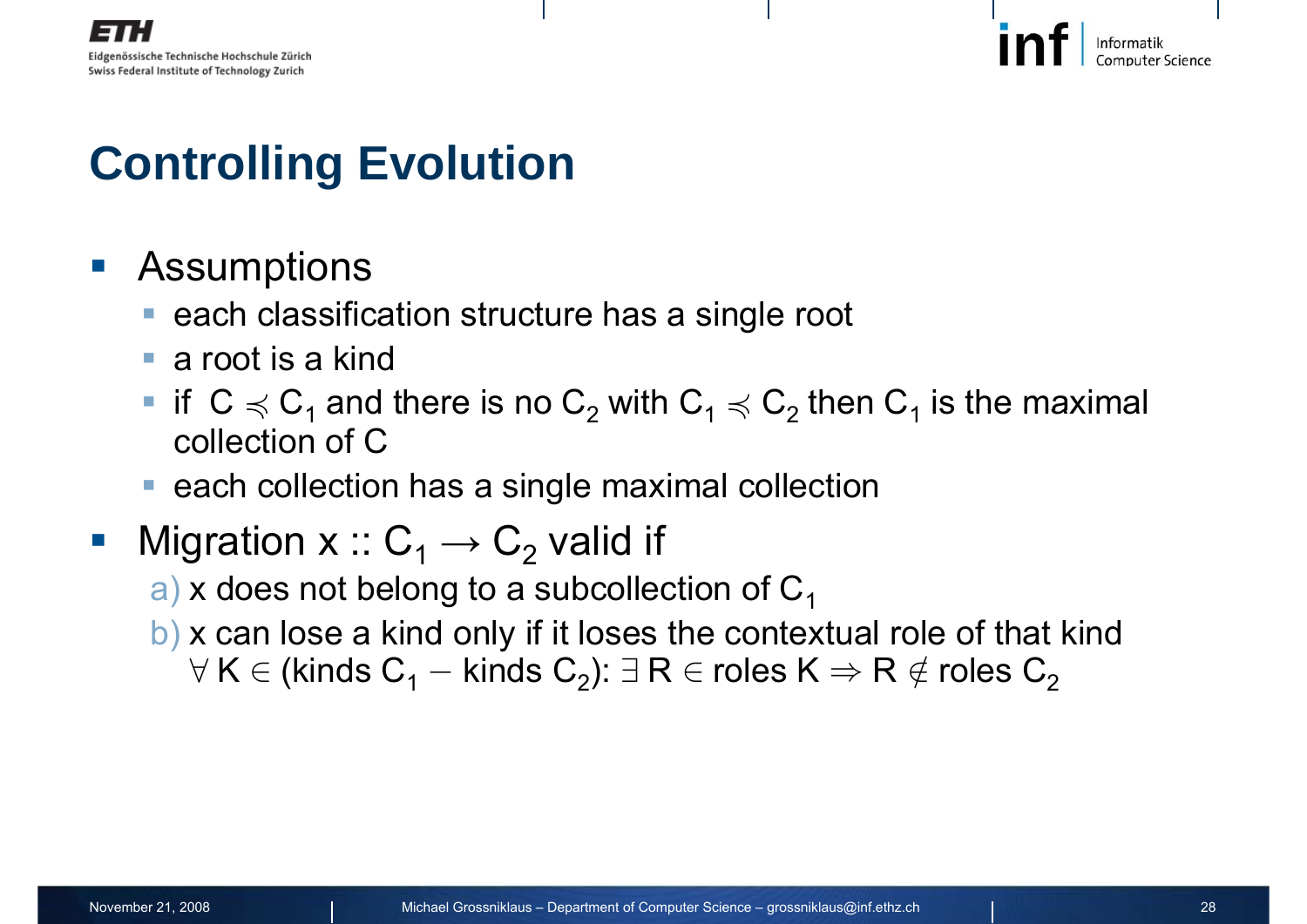



# **Migration Example**

- $\blacksquare$  x :: Postgrads  $\rightarrow$  Lectures
	- no x can belong to a subcollection of Postgrads
	- kinds Postgrads − kinds Lecturers = {Postgrads, Persons} – {Persons} = {Postgrads}
	- ∀K ∈ {Postgrads}: ∃ R ∈ roles K  $\Rightarrow$  R ∉ roles Lecturers
	- $\blacksquare$  K = Postgrads
		- $\exists$  R  $\in$  roles Postgrads  $\Rightarrow$  R  $\notin$  roles Lecturers
		- $\exists~\mathsf{R}\in\{\mathsf{Students}\}\Rightarrow \mathsf{R}\notin\{\mathsf{Lecturers},\mathsf{NonProfessors},\mathsf{Staff}\}$
- **Migration is valid**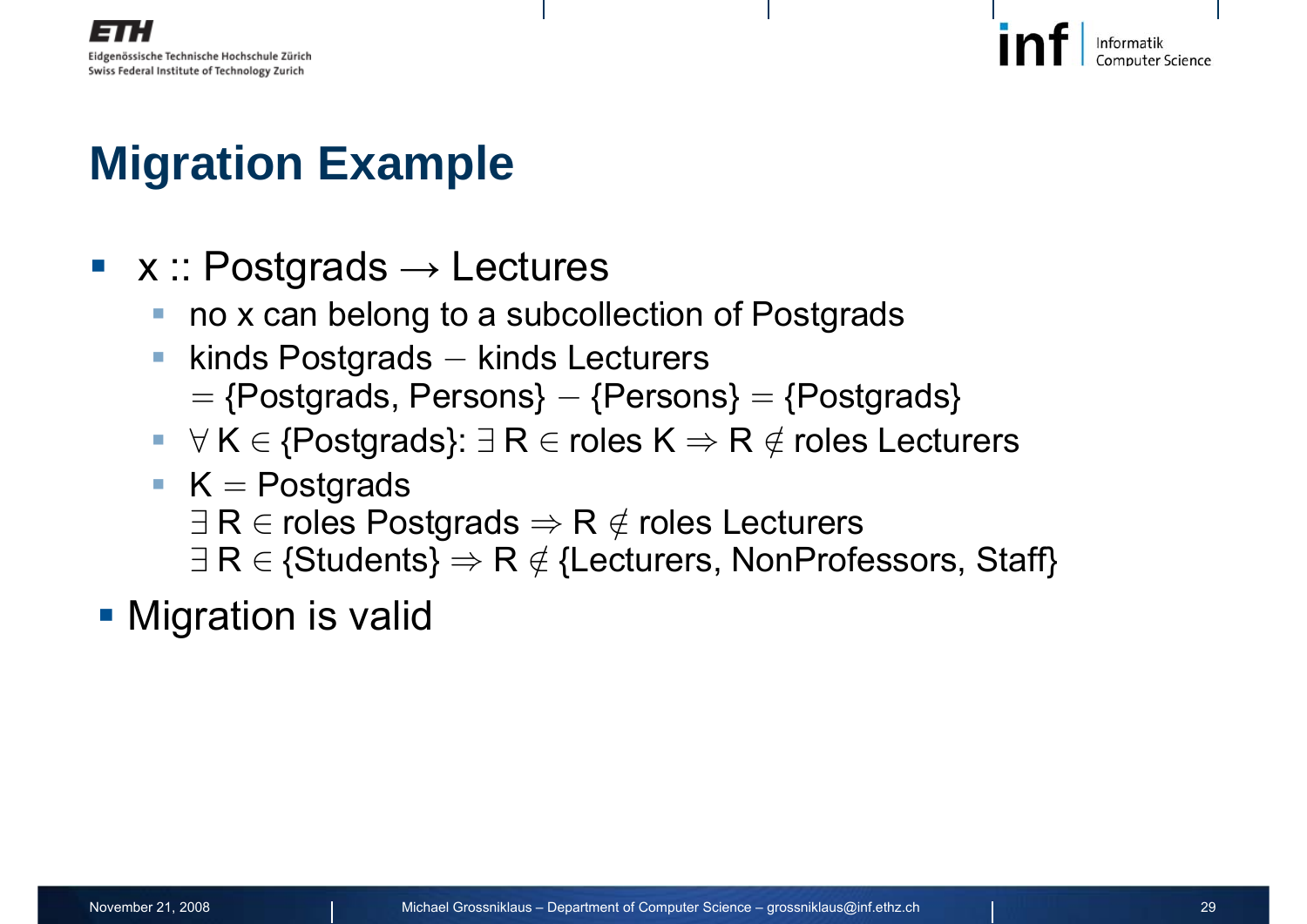



# **Migration Example**

- x :: Postgrads → Undergrads
	- F • no x can belong to a subcollection of Postgrads
	- kinds Postgrads - kinds Undergrads = {Postgrads, Persons} – {Persons} = {Postgrads}
	- ∀K ∈ {Postgrads}: ∃ R ∈ roles K  $\Rightarrow$  R ∉ roles Lecturers
	- $\blacksquare$  K = Postgrads  $\exists$  R  $\in$  roles Postgrads  $\Rightarrow$  R  $\notin$  roles Undergrads  $\exists~\mathsf{R}\in\{\mathsf{Students}\} \Rightarrow \mathsf{R}\notin\{\mathsf{Understanding},\mathsf{Students}\}$
- **Migration is invalid**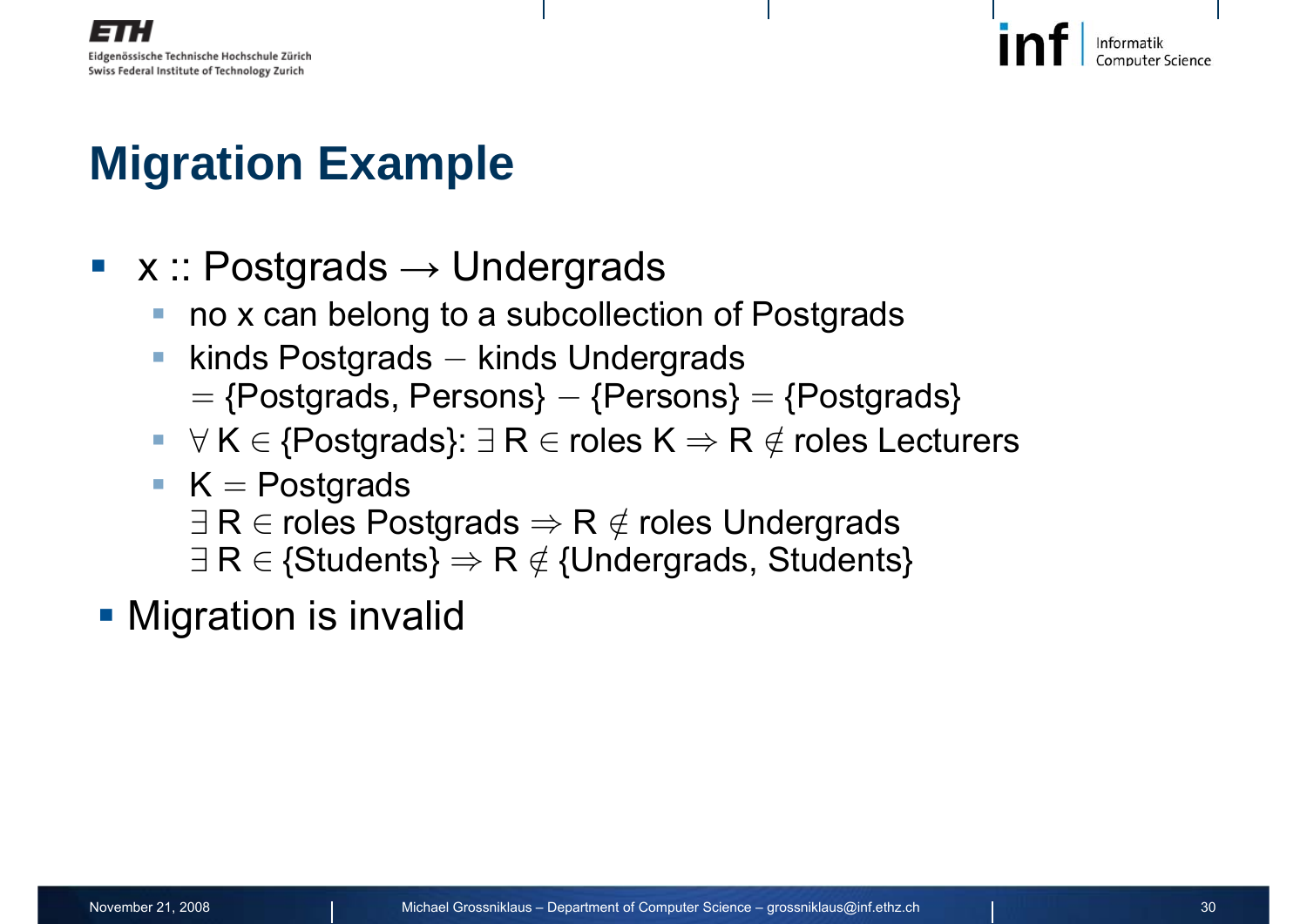



# **Literature**

- $\begin{bmatrix} 1 \\ 2 \end{bmatrix}$  Moira C. Norrie: **An Extended Entity-Relationship Approach to Data Management in Object-Oriented Systems**, In: *Proceedings of ER, 390-401, 1993*
- $\mathcal{L}_{\text{max}}$  $\blacksquare$  Moira C. Norrie: Distinguishing Typing and **Classification in Object Data Models**, In: *Information*  Modelling and Knowledge Bases VI, H. Kangassalo, H. *Jaakkola, K. Hori and T. Kitahashi, eds, IOS Press, 1995*
- **Alain P. Würgler: OMS Development Framework: Rapid Prototyping for Object-Oriented Databases**, *PhD Th i ETH N 13512 2000 Thesis, No. 13512,*